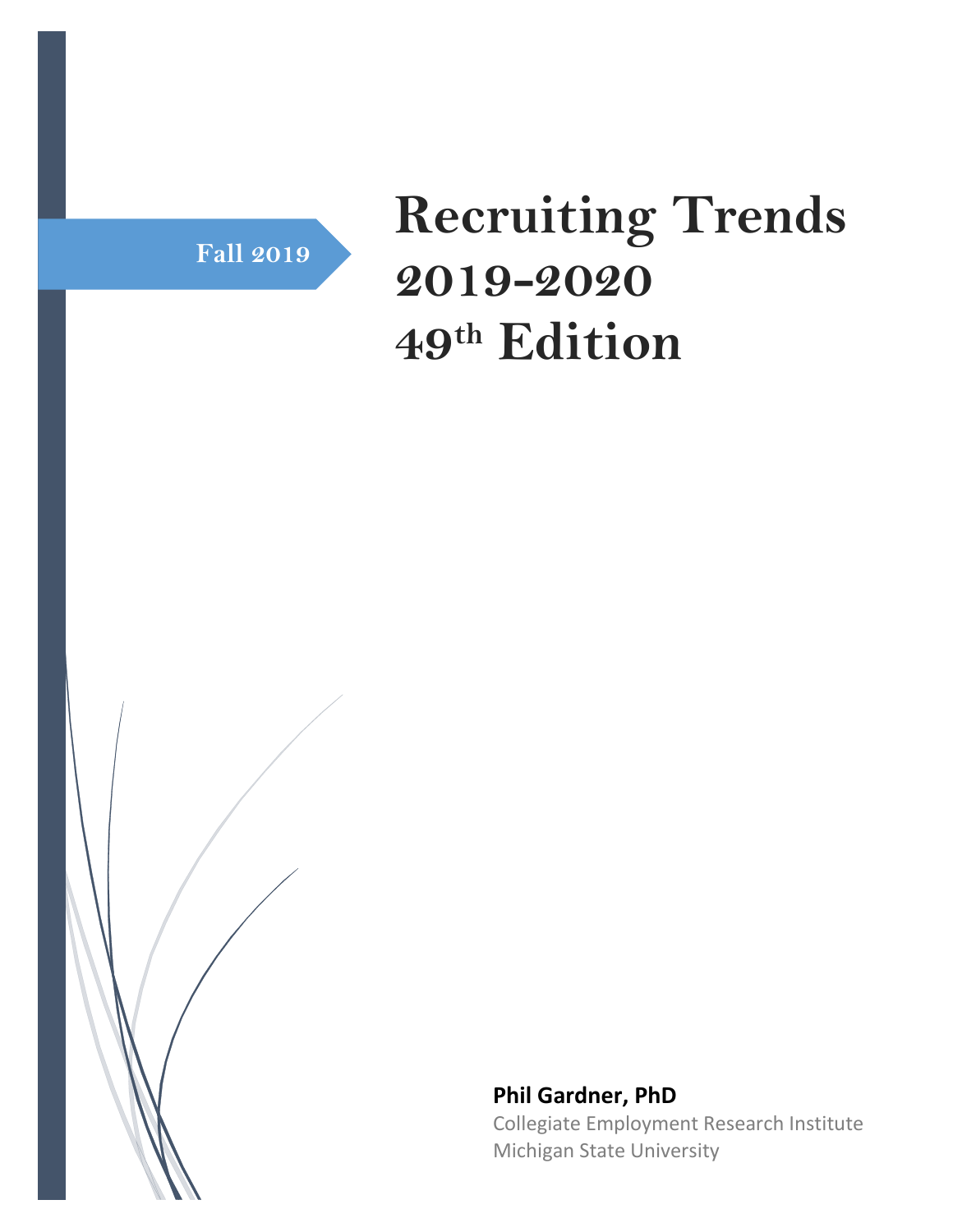## Table of Contents

Recruiting Trends 2019-2020 is published by Michigan State University and the Collegiate Employment Research Institute and copyrighted, ©2019-2020, by Michigan State University. All rights reserved. The electronic version is for individual use only. No part of this electronic report may be reproduced in any form by any electronic and mechanical means (including photocopying, recording, or information storage and retrieval) without written permission from the Institute. Users cannot mount this file on any network servers or distribute this report by email without written permission from the Institute. The Collegiate Employment Research Institute permits the use of this report for use in the classroom and career newsletters with proper citation of Michigan State University and the Collegiate Employment Research Institute.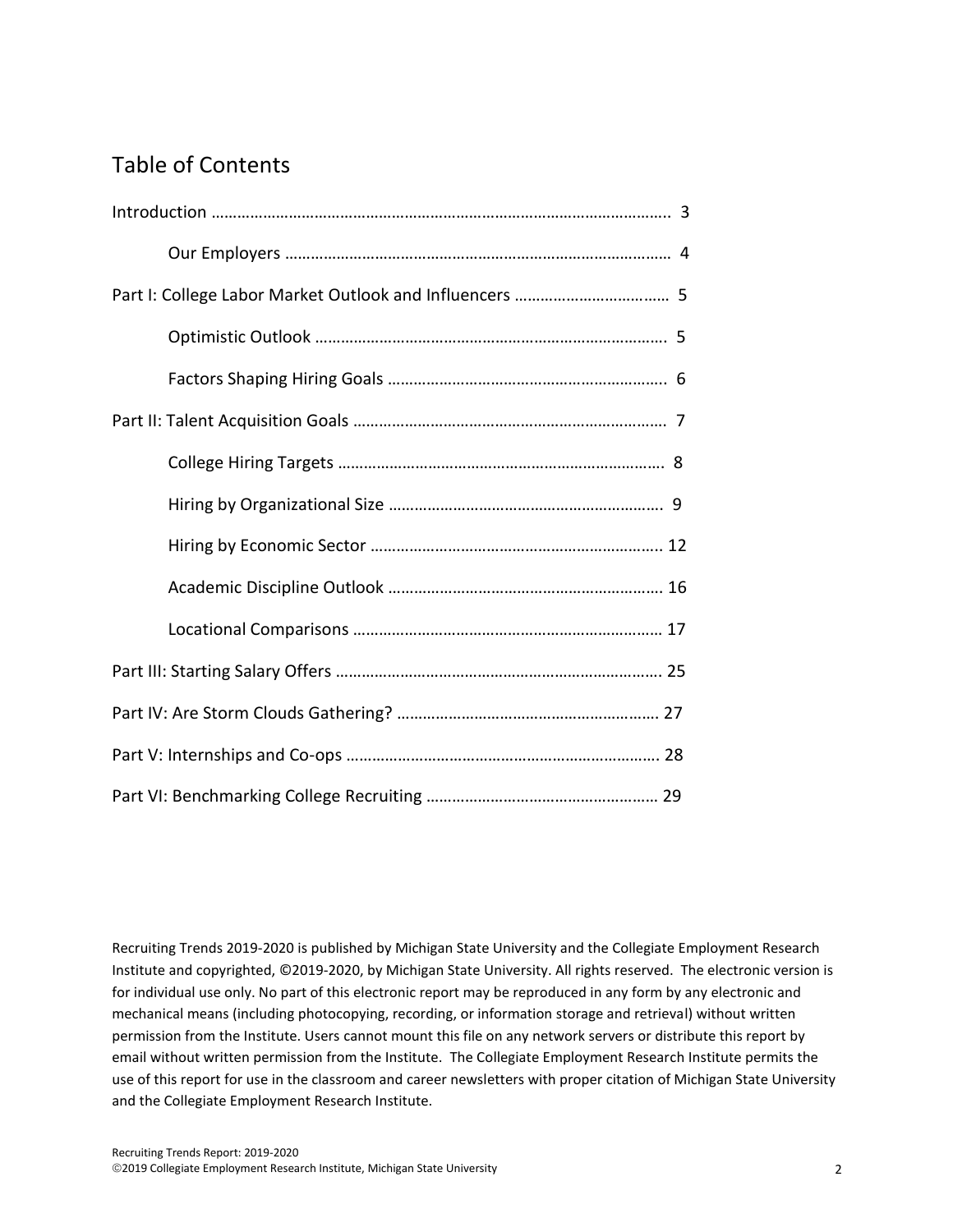## **Introduction**

## **The college labor market continues to advance for the tenth consecutive year as we project another strong yearfor new graduatesseeking jobs.**

This year isthe tenth consecutive year of expanding job opportunities for new college graduates. Troubling signs swirl around the world's economy in many guises, as these examples suggest:

- Institute for Supply Management's non-manufacturing index continues to move downward but remains above 50 indicating a slight expansion. ISM's factory gauge, however, has plunged with a more pessimistic outlook for manufacturing.
- Construction while sluggish moves ahead slowly because of non-residential and heavy construction activity.
- Auto sales have slowed and short-term outlook is poor for sales to improve.
- NY Federal Reserve Bank injects over \$200 billion in to money supply over past month to control short-term money markets that banks depend upon. While this move is rather obscure, economist disagree whether it is merely paper transactions or more troubling "glitch in the plumbing" of the financial system.
- World trade is down to the 2009 level at the height of the recession. Tariffs are taking a toll around the world. A recent World Trade Organization decision permits the U.S. to raise taxes on European goods, including wine and airplanes. Tension between the U.S. and China remains high, despite claims of recent thawing, over tariff agreement (at the time of releasing this report).
- U.S. labor market continues to grow jobs at a slower rate. Previous months projections (prior to October) by the Department of Labor revised downward tamping down future hiring growth. However, the unemployment rate is at historical lows. The U6 data points to concerns that many people are stuck in part-time, low paying jobs. Salary growth that showed promise nine months ago faltered over the past several months.

Even with these warning signs, the college labor market's historic run appears to have plenty of opportunities, according to this year's group of respondents. Challenges exist as possible signs of future trouble pop up but nothing eminent to crash the party.

.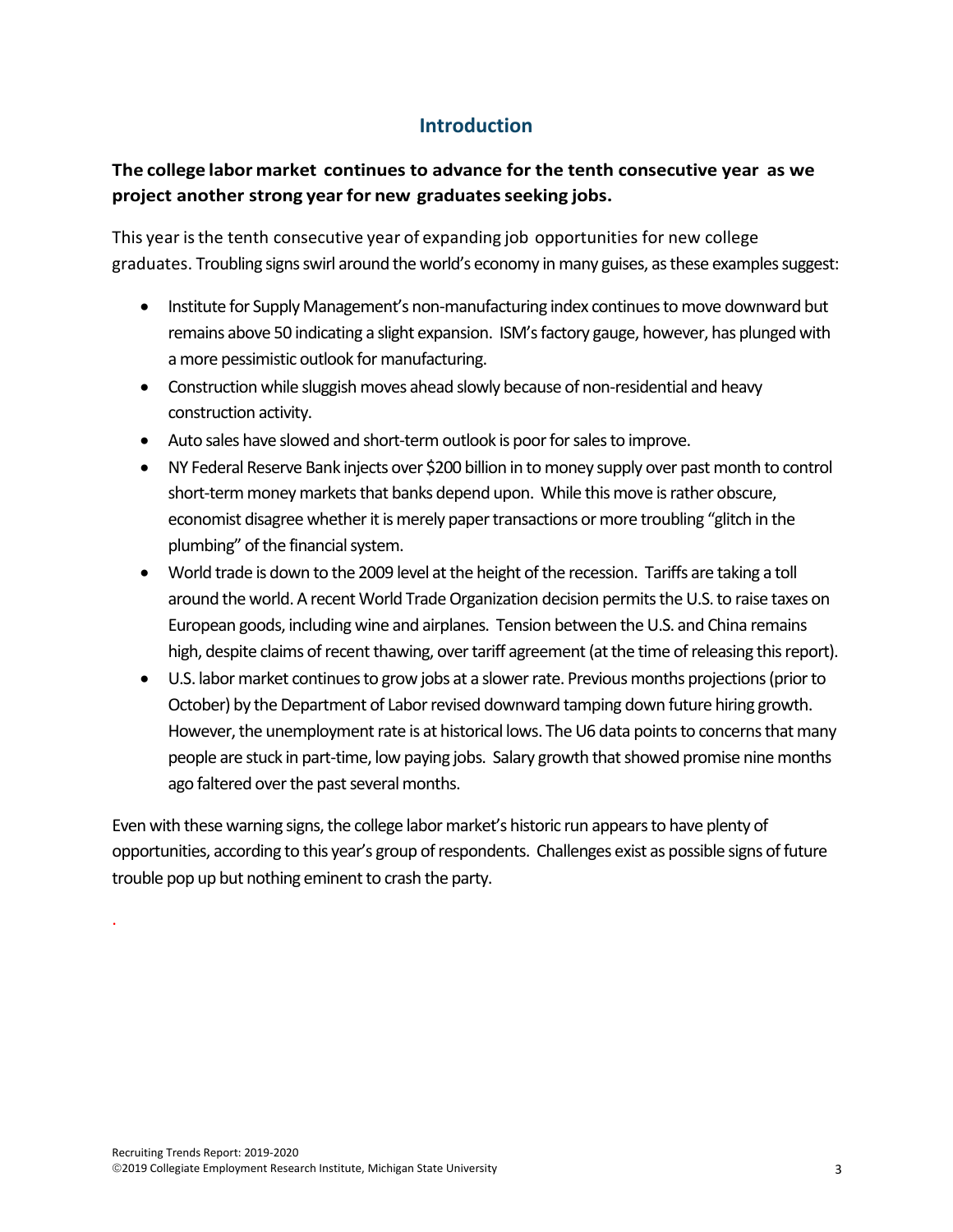## **2800 Survey Responses**

**Our employers**. In planning for this year's Recruiting Trends project, we shortened the survey by half to encourage participants to provide complete information. This year approximately 2,800 employers provided information that can be included in this report. The number providing complete hiring information exceeded the previous three years by 450 individuals. Seventy-two percent (1991 respondents) are recruiters seeking full-time talent or hiring managers overseeing talent acquisition within their organizations. Other contributors include

internship and co-op program managers (11 percent), recruiters seeking experienced talent (10 percent), and those filling short-term assignments of six months or less(7 percent). The results presented in this report use the information provided by full-time recruiters, hiring managers, and internship and co-op program managers.

The respondents represent the rich diversity of companies and organizations seeking new

**< 100 employees – 39% 100 – 500 employees – 26% 500 – 4,000 employees – 20% 4,000 + employees – 15%**

**SIZE**

college talent. Sixty-five percent represented organizations with fewer than 500 employers and thirty-five percent with more than 500 employees. The number of large organizations is down slightly from levels reported the past several years.

Every major industrial sector (based on major NAIC codes) provided information for this

survey. Sectors providing the highest number of respondents included Construction, Educational Services, Finance and Insurance Services, Healthcare and Social Assistance, Manufacturing, and Business, Professional, and Scientific Services (BPSS). Even though BPSS represents a large proportion of the respondents, their share decreased from a high of 30 percent

several years ago. Education Services and Health Care & Social

**Sectors**

**BPSS – 21% Manufacturing – 12% Education – 11% Health – 8% Non-profits – 7% Government – 7% Construction – 6% Finance – 6%**

Assistance grew in the meantime. This shift mirrors the Department of Labor review of job growth driven by these two sectors. The number of respondents for Financial and Insurance Services has also declined, primarily from the portfolio management and personal financial service segment.

An employer from every state and several territories appeared among the respondents. States providing the highest number of respondents included California, Colorado, Florida, Kansas, Massachusetts, Michigan, Texas, Utah and Wisconsin. (Employers also responded from several foreign countries.)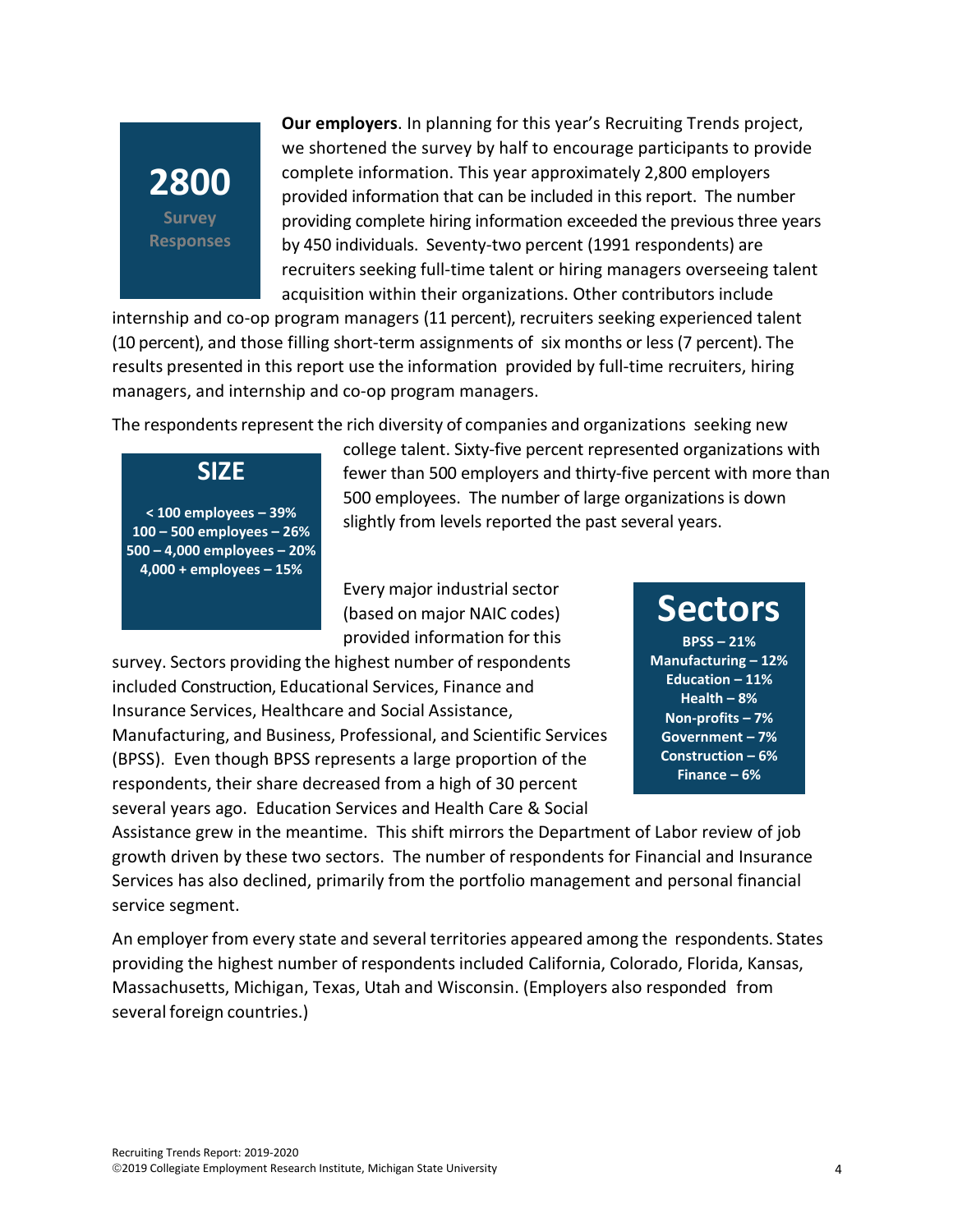## **Part I: College Labor Market: Outlook & Influencers**

**Optimistic outlook**. Eighty-five percent of respondents reported that they hired at least one new college graduate during the 2018-19 academic year. For employers who did not hire any college graduates last year, 87 percent indicated that they expect to hire at least one graduate this year. In examining these expectations in more detail, we find only two percent of those who hired last year do not intend to hire any new personnel this year.

The employer outlook remains bright. Ninety-two percent (down slightly from last year)



described the overall new college labor market as good to excellent. Their average annual rating of 3.68 is nearly the same as last year.

About 92 percent (down 2 percentage points) described the new college labor market in their industrial or economic sector as good to excellent. Their average rating was 3.9, placing the level of optimism at "very good." Obviously, employers are excited about the employment prospects in their industrial segments, as this figure reaches an all-time high.





In a comparison by organization size, large companies with more than 4,000 employees rated both the overall market (F=13.269, .000) and their industrial sector market (F=7.605, .000) significantly higher than those organizations with fewer employees. Large organizations reported a mean of 3.95 for the overall market and 4.1 for their industrial sector.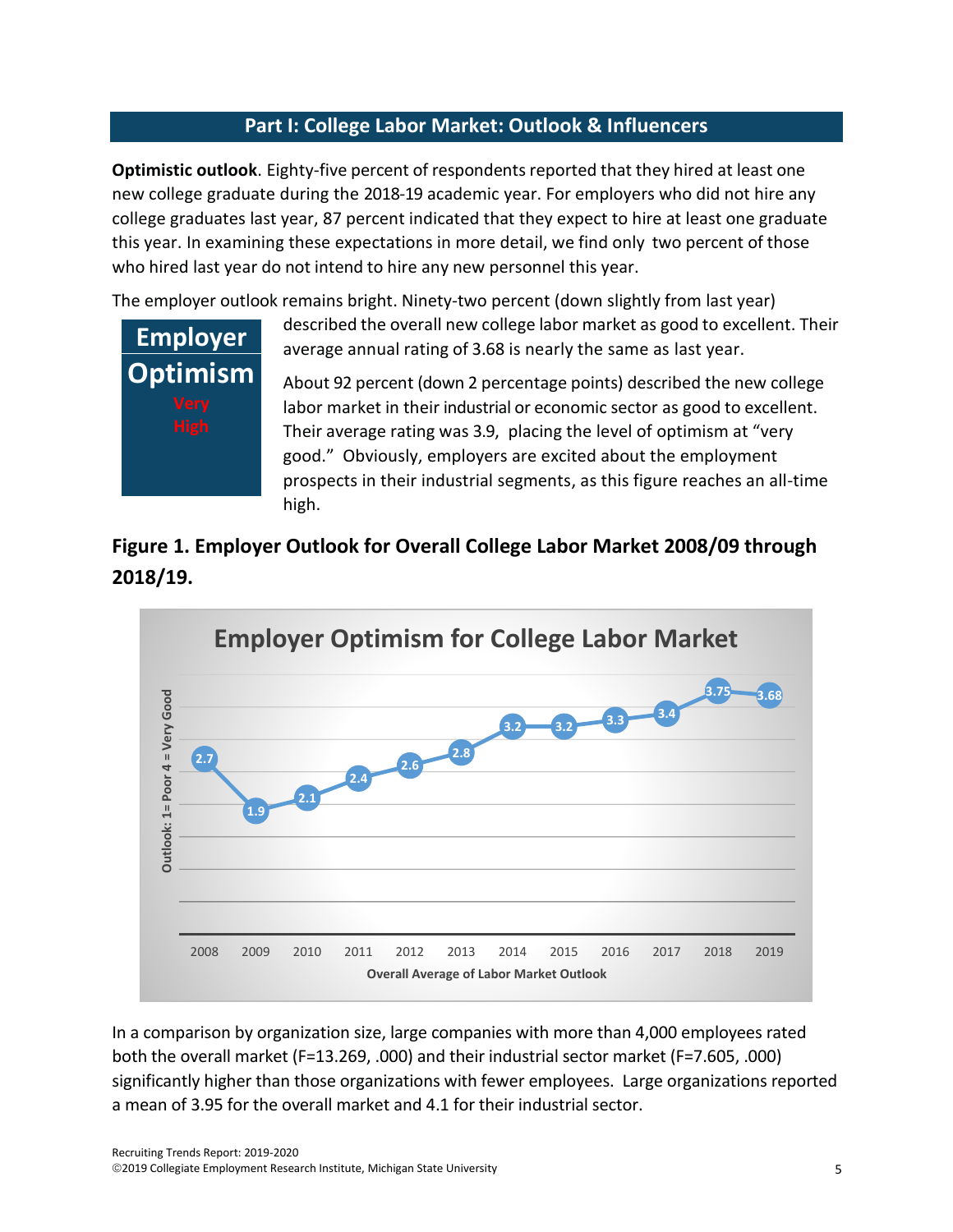Fifty-two percent expect to increase hiring across all degree levels (slightly less than last year by 2 percentage points). The increase in hires provides an additional gauge on the level of optimism in the market. The breakdown by degree shows that 56 percent of employers seeking associate's degree candidates and 47 percent seeking bachelor's degree (down for a second year by three percentage points) will increase hiring over last year.



About 39 percent of employers recruiting MBAs (same as last year) expect to increase hiring while 37 percent of employers seeking master will add more positions. This latter figure is a six-point percentage drop from last year.

For those organizations that will decrease the number of new college hires compared to last year, the decreases generally fell in the range from one to two positions. Organizations that plan to increase hiring will likely add between 1 and 2 positions.

Organizations seeking associate degrees find 63% of these organizations who plan to reduce the number of positions will likely be in the range of one to five positions. For those organizations increasing hires, 70% will add one to five positions.

**Factors shaping hiring goals for 2019-2020**. We have been tracking several potential influences on the college labor market for ten years: organizational growth, turnover and retirement. We included two additional factors for this year: economic policy (trade and tariffs) and global economic outlook. A modification to the wording for the organizational growth factor appeared in this year's survey as: *organizational growth outlook for next year*rather than simply organizational growth. The survey response prompt did not specify the direction of growth. Slightly more than seventy percent (71 percent) indicated that their organization's growth outlook was *quite to very important* in driving their hiring decisions. Turnover, another important factor, shaped the hiring goals with 60 percent expressing that turnover was *quite to very important* to their hiring decisions.

While baby boomer retirements loom large across the national labor market, this factor continues to have only a modest impact on the demand for new graduates (28 percent rated this factor *quite to very important*). Sectorsfacing pressure from retirements are Government, Educational Services, Transportation, Manufacturing, Construction, and Utilities. Global growth issues affect 20 percent of respondents who rated this factor *quite to very important*. Likewise, sixteen percent felt that tariffs, trade policy and political machinations were *quite to very important* to their hiring outlook this year.

Organizational growth continuesto stress organizations' workforce outlook. For growthoriented organizations, adding additional staff is a challenge in a competitive labor market. If uncertainty about their growth outlook enters into an organization's planning, plans to curtail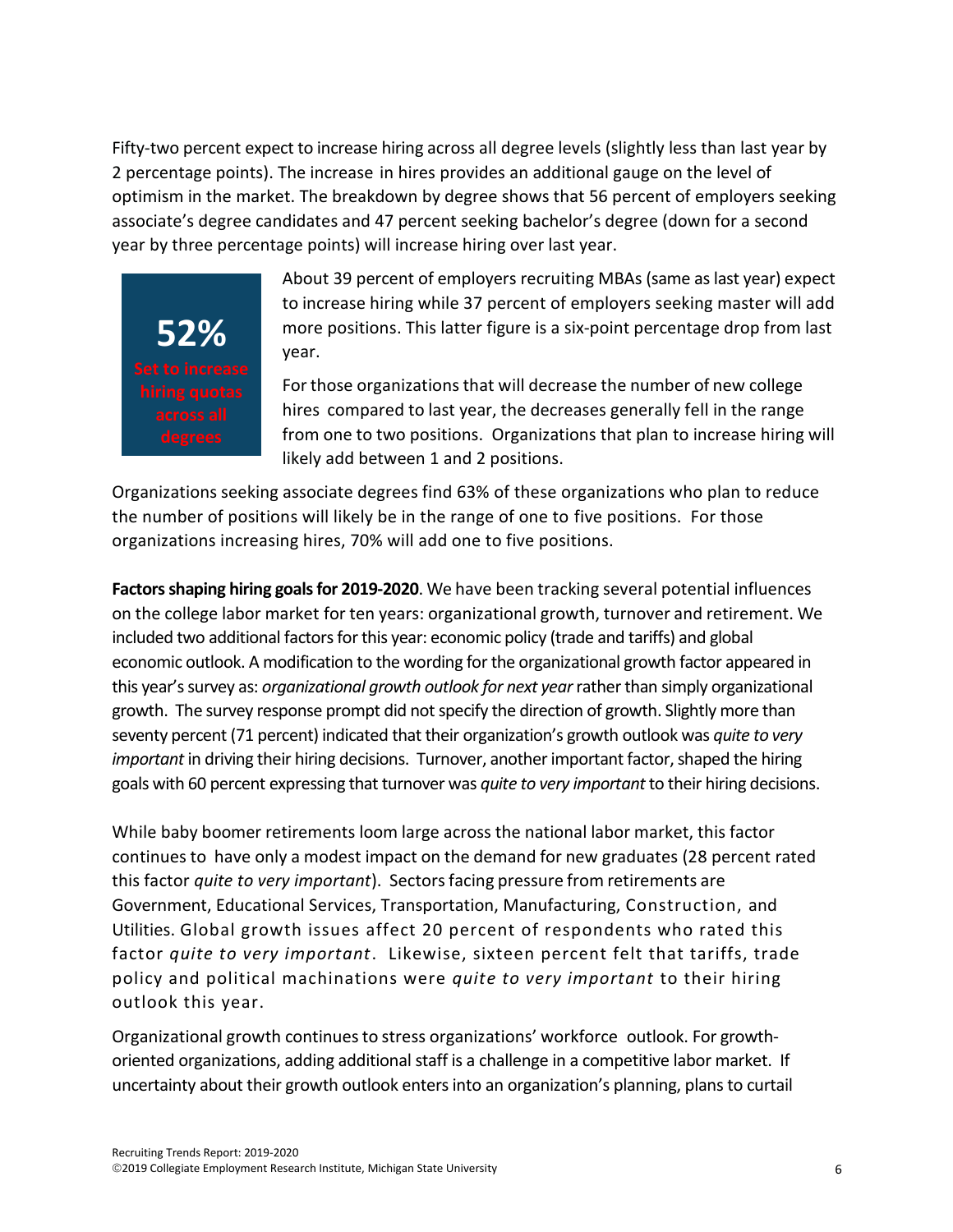hiring can also be painful. Organizations from BPSS, Education Services, Health Services and Construction hold growth as *quite to very important*. Government, Non-profits and Manufacturing appear to be less concerned about growth at this time.

Turnover continues to affect the workforce in many organizations. Sixty percent of employers

**Turnover 60% indicate shapes hiring decisions for college grads**

.

indicated that turnover was *quite to very* important in framing their hiring decisions. Sectors particularly concerned about turnover (*quite to very important*) included Educational Services, Health Care and Social Assistance, Government, and, to a lesser extent, Manufacturing and BPSS.

Large organizations with more than 500 employees reported higher level of concern about retirements than smaller companies. Industrial sectors where retirements are of higher concern include

Education Services, Government, and Manufacturing.

Large organizations were adjusting their hiring goals to accommodate tariffs, trade and political disruptions. Industrial sectors with a high proportion of respondents consider tariffs and trade policy to be *quite to very important* include Manufacturing, BPSS, and Construction. A very similar comparison emerges for concern over the outlook for global growth. Smaller organizations influenced more by global growth than with trade/tariffs.

#### **Part II: Talent Acquisition Goals for 2019-2020**

Since the 2008 recession bottomed out in 2010, the college labor market has experienced nine years of solid, if not spectacular, growth. The figure below uses the year-to-year change for the bachelor's labor market to illustrate the story for historical period in job growth. From 2010-11 through 2013-14 employers slowly advanced the college labor market by expanding opportunities at a steady growth around 7 percent. Then in 2014-15 opportunities exploded as organizations across all economic sectors began to recruit aggressively. Growth exceeded 15 percent four consecutive years. This past year saw growth moderate to 8.5 percent. This moderation appeared to fit the pattern of a mature market, coupled with a slowing economy. Results from this year indicate that employers are expanding opportunities at a faster rate than last year, especially for associates and bachelor's degrees. Hiring growth across all degrees expected to increase 12 percent. Bachelor's level opportunities increase by 10 percent.

## **Figure 2. Historical Overview of Change in the Bachelor Labor Market (2011- 2019)**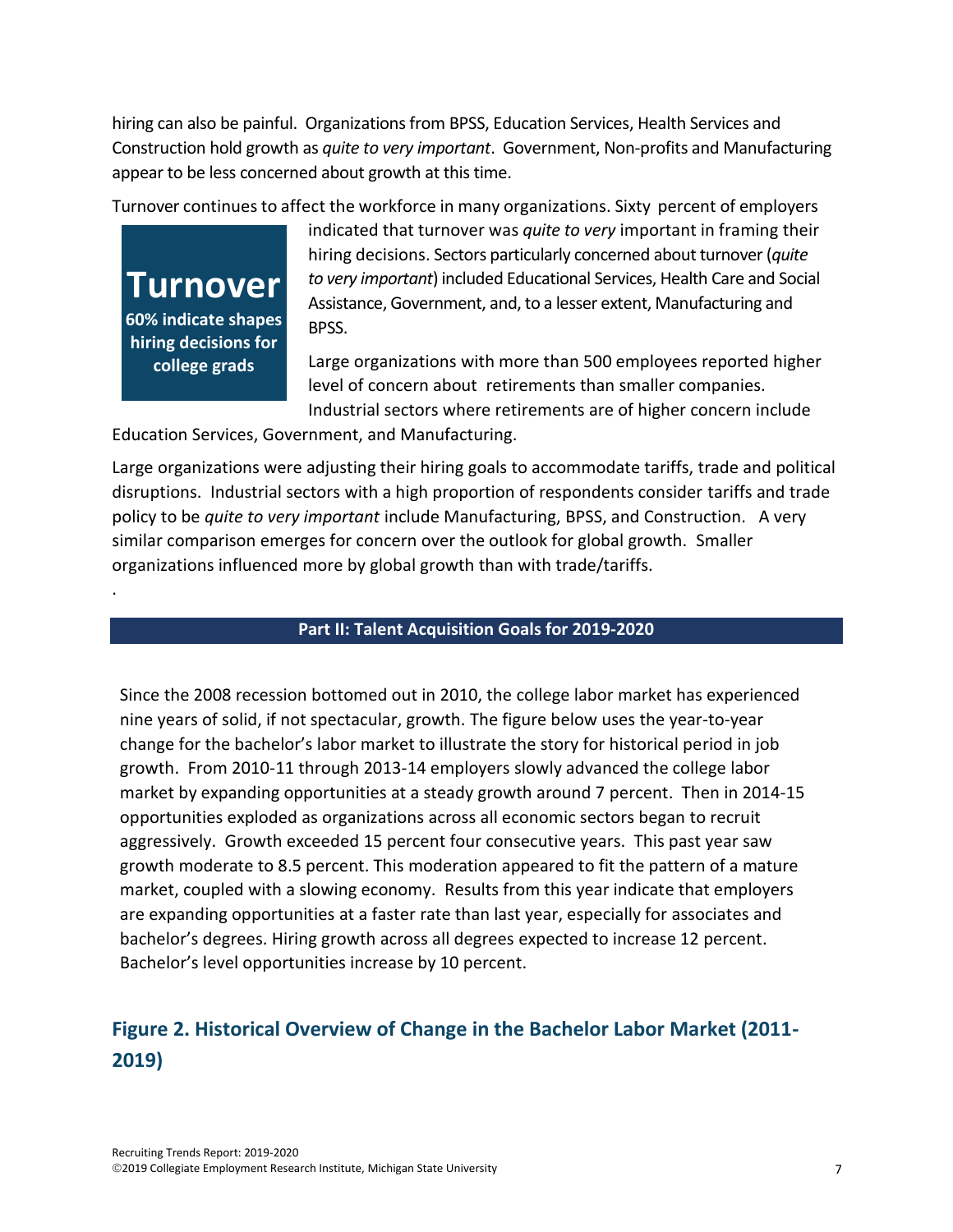

**New college hiring targets 2019-2020.** The employers represented in this sample plan to hire nearly 63,555 new graduates this year. This figure is nearly the same as reported last year. The slight shift in organizational size (fewer large employers) offers on explanation.

## **Bachelor Hiring UP 10%**

Approximately 71 percent of the new hires will be at the bachelor's level and 15 percent at the associate's level. About 1,535 recruiters or hiring managers whose tasks is to fill full-time positions provided complete hiring data for this section. This is approximately 400 more than last year. Another 300 either failed to provide this information or reported that they planned to hire but had no specific hiring targets at the time of the survey.

Total hires (across all degree levels) will be up 12 percent compared to

hiring levels of a year ago. This figure reflects a return to double-digit growth after slowing last year to 9 percent.

Comparison of growth levels find that associates and bachelor's degree fuel this year's market with hiring increases of 29 percent and 10 percent, respectively. Employers expect to reduce MBA hires after several years of strong growth. Master's job opportunities decline slightly this year after some rather robust years. The employers seeking doctoral and professional degrees also expect to offer more opportunities this year.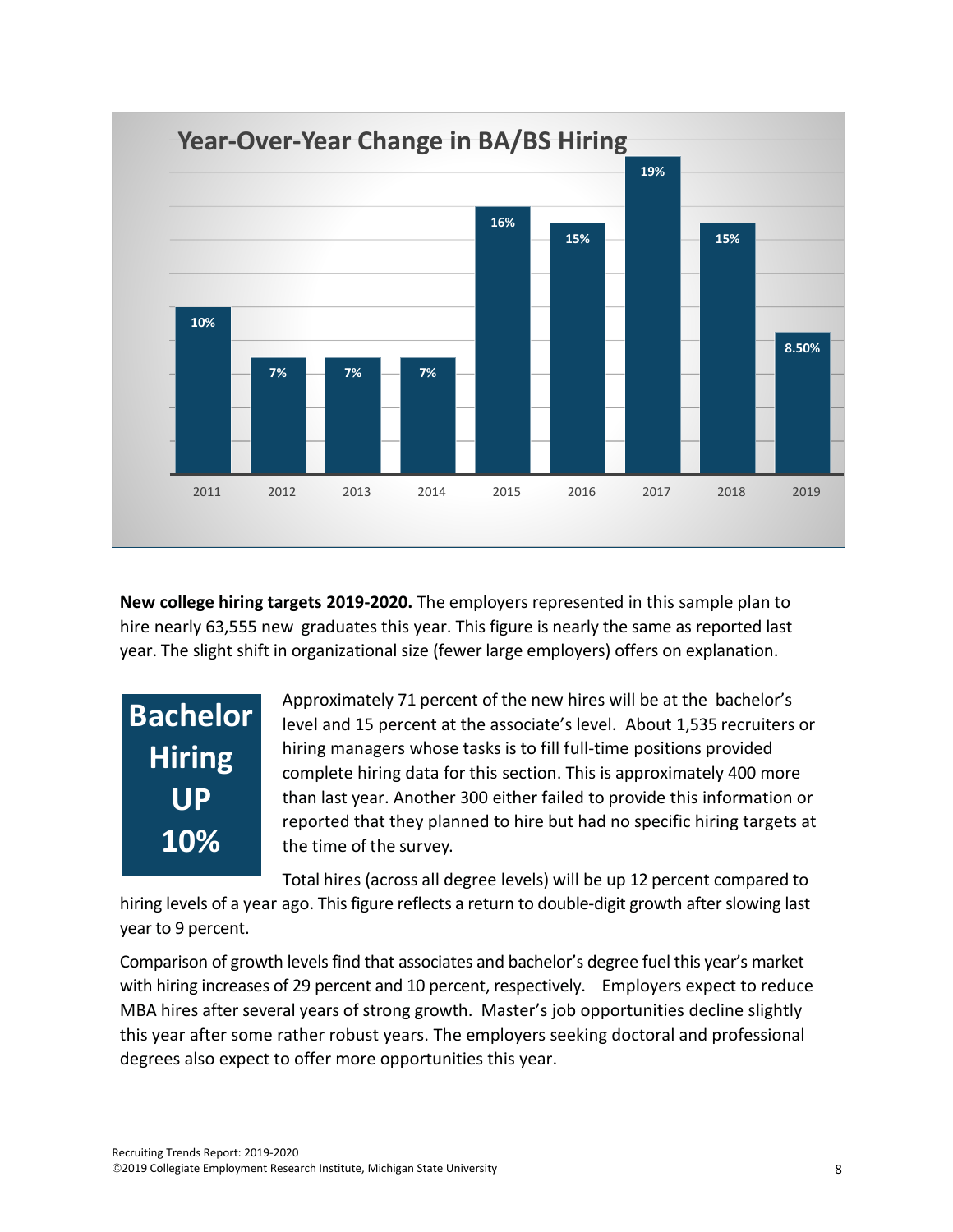| <b>Degree</b>    | <b>Number of</b><br><b>Employers</b> | <b>New Hires</b><br>2018-19 (avg.) | <b>New Hires</b><br>Anticipated<br>2019/20 (avg.) | <b>Change from</b><br>2018/19 (%) |
|------------------|--------------------------------------|------------------------------------|---------------------------------------------------|-----------------------------------|
| <b>Associate</b> | 554                                  | 11.3                               | 14.6                                              | 29                                |
| <b>Bachelor</b>  | 1434                                 | 26.5                               | 29.2                                              | 10                                |
| <b>MBA</b>       | 271                                  | 7.8                                | 7.2                                               | -8                                |
| <b>Master</b>    | 560                                  | 10.3                               | 9.8                                               | -4                                |
| PhD              | 129                                  | 3.7                                | 4.3                                               | 17                                |
| Professional     | 118                                  | 5.2                                | 6.3                                               | 21                                |
| <b>Total</b>     | 1535                                 | 37.0                               | 41.4                                              | 12                                |

## **Table 1 Hires per organization, 2018-19**

**Hiring by organizational size.** Small organizations contributed consistently to the improved performance of the college labor market over the past nine years. This year is no exception. The smallest companies with fewer than 99 employees (composed of entrepreneurial start-ups, fastgrowth companies, and established local firms) are poised to increase new college graduate hiring by 37 percent. This active hiring is being led by firms from computer and engineering services, marketing and business consulting in the Professional, Business and Scientific Services sector (30 percent), Non-profit organizations (11 percent), Education Services (9 percent), Health Services (8 percent) and Manufacturing (7 percent). Job opportunities increased across all degree levels with associate's degree hiring up 100 percent and bachelor's degree up 31 percent.

## **Small Employers Lead Hiring**

Employers with 100 to 499 employees also indicated that they would hire more associate (up 27 percent) and bachelor (up 10 percent) talent but were paring back hires for advanced degrees. Firms in this size category included Professional, Business and Scientific Services (19 percent), Manufacturing (14 percent) Education Services (10 percent), Health Services and Government (both 8 percent) and Construction and Financial Services (both 7 percent).

For organizations with 500 to 3,999 employees hiring improves across all degree levels, except for Professional degrees. While growth for associate's graduates is up 27 percent, the anticipated growth at the bachelor's level is more modest at 7 percent. This group of employers intend to hire slightly more MBAs and master's graduates than last year. Employers represented in this group include Manufacturing (14 percent), Professional, Business and Scientific Services (12 percent), Education Services (15 percent), Government (12 percent), Construction (9 percent) and Health (8 percent).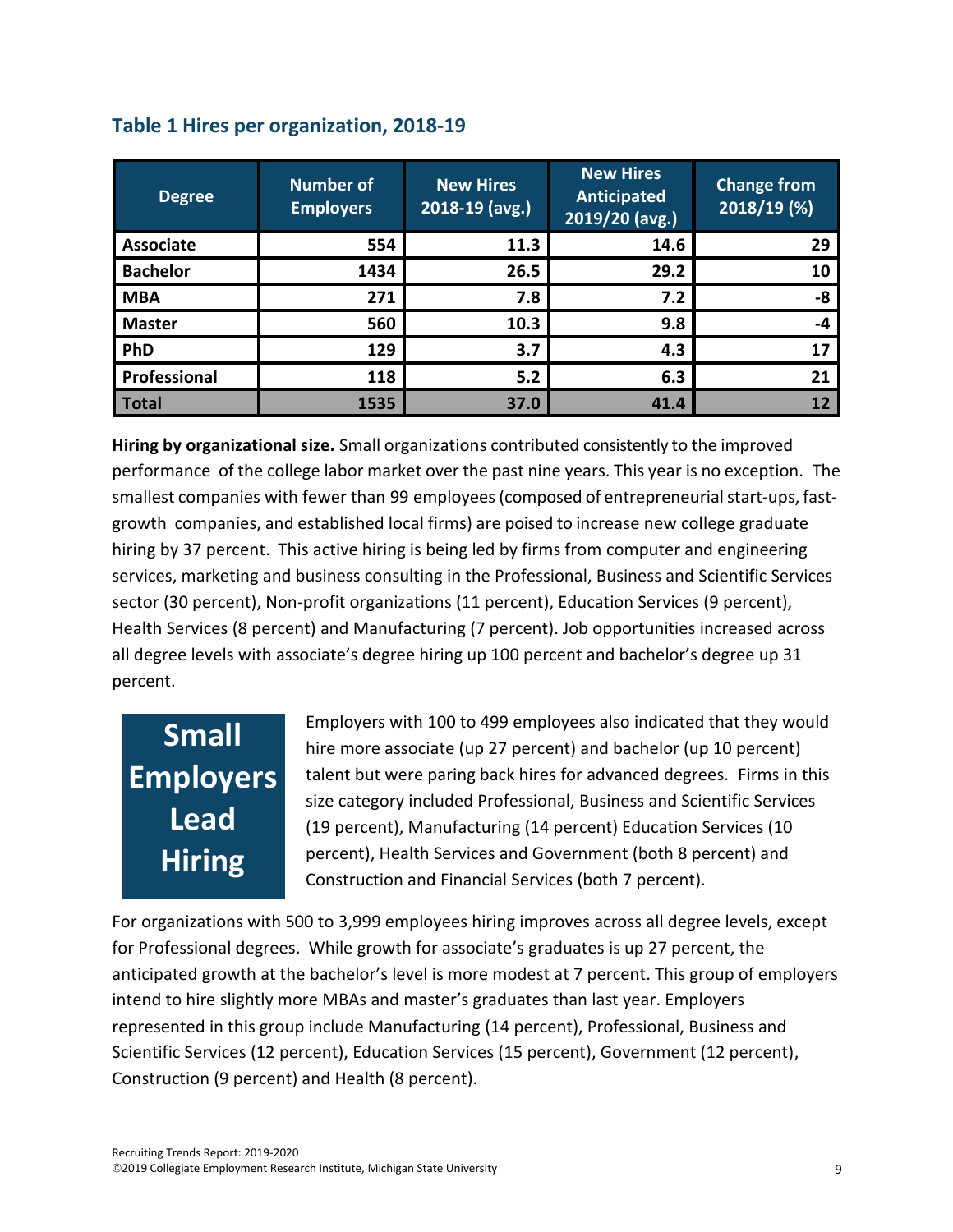The largest organizations expect to hire approximately 96 new associate graduates for a 23 percent increase compared to last year. Hiring at the bachelor's level increases by 10 percent. Employers in this group expect to make some deeper cuts in anticipated hiring numbers at the MBA and master's levels. Manufacturing (20 percent), Professional, Business and Scientific Services (13 percent), Education (11 percent), and Government (8 percent) comprise 52 percent of this group.

Large companies nudged up hiring this year compared to last year. The drop in MBA hiring reverses the trend in growth of opportunities reported over the past several years. At advance degree levels, large organizations expect to adjust hiring quotas upward slightly for doctoral graduates and professional graduates.

In disaggregating the size categories to the original nine categories, more nuanced changes emerged, especially for organization with more than 1500 employees.

- Organizations with 1,500 to 3,999 employees reported the only contraction in bachelor's-level hiring by 3 percent and total hiring across all degrees down one percent.
- For organizations with 4,000 to 9,999 employees, total hiring projection increases a modest 8 percent, and those organizations with more than 25,000 employees their projection is to increase total hiring by 5 percent.
- Organizations with 10,000 to 24,999 employees, project total hiring increasing by 14 percent, led by a surge in opportunities for associate graduates.
- Organizations in the three categories with 4,000 or more employees plan to decrease MBA hires.

| <b>Degree</b>    | <b>Number of</b><br><b>Employers</b> | <b>New Hires</b><br>$2018 - 19.$ (avg.) | <b>New Hires</b><br><b>Anticipated</b><br>2019/20 (avg.) | <b>Change from</b><br>2018/19 (%) |
|------------------|--------------------------------------|-----------------------------------------|----------------------------------------------------------|-----------------------------------|
| <b>Associate</b> | 209                                  | 1.4                                     | 2.8                                                      | 100                               |
| <b>Bachelor</b>  | 568                                  | 2.8                                     | 3.7                                                      | 31                                |
| <b>MBA</b>       | 71                                   | 1.0                                     | 1.9                                                      | 98                                |
| <b>Master</b>    | 193                                  | 1.9                                     | 2.1                                                      | 10                                |
| PhD              | 29                                   | 1.1                                     | 1.4                                                      | 23                                |
| Professional     | 43                                   | 1.0                                     | 3.7                                                      | >100                              |
| <b>Total</b>     | 638                                  | 3.9                                     | 5.3                                                      | 37                                |

## **Table 2A. Hiring Intentions for Organizations with less than 99 Employees**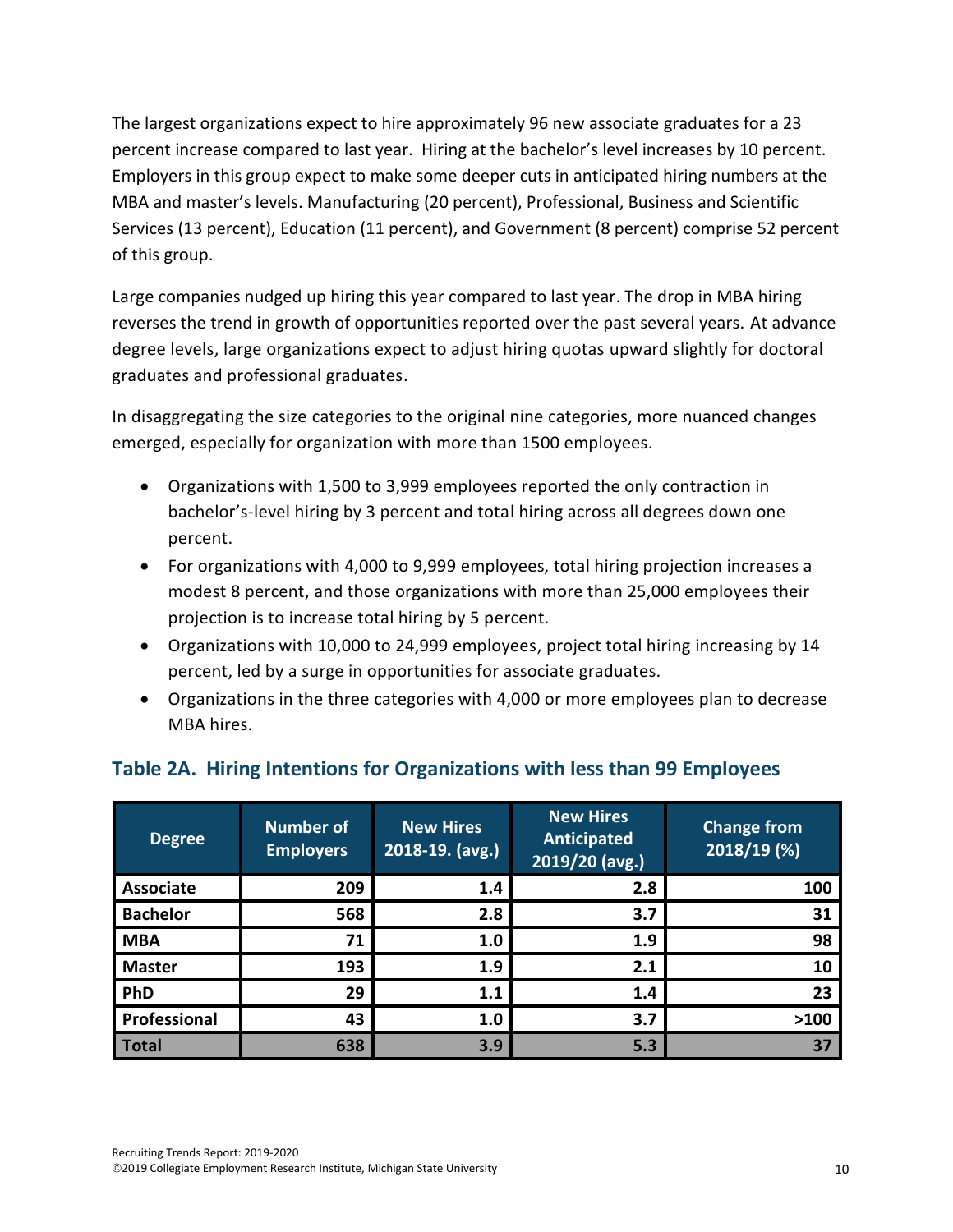*Readersshould use caution when interpreting the above figures due to the small number of responsesforsome response cells. These figures provide a snapshot of the current situation that you should verify through hiring trends in your area and discussions with employers or colleagues.*

| <b>Degree</b>    | <b>Number of</b><br><b>Employers</b> | <b>New Hires</b><br>2018-19 (avg.) | <b>New Hires</b><br><b>Anticipated</b><br>2019/20 (avg.) | <b>Change from</b><br>2018/19 (%) |
|------------------|--------------------------------------|------------------------------------|----------------------------------------------------------|-----------------------------------|
| <b>Associate</b> | 183                                  | 5.9                                | 7.6                                                      | 27                                |
| <b>Bachelor</b>  | 404                                  | 10.7                               | 11.8                                                     | 10                                |
| <b>MBA</b>       | 67                                   | 2.5                                | 2.3                                                      | -9                                |
| <b>Masters</b>   | 159                                  | 3.8                                | 4.3                                                      | 11                                |
| PhD              | 30                                   | 1.7                                | 2.0                                                      | 16                                |
| Professional     | 29                                   | 2.7                                | 2.4                                                      | $-10$                             |
| <b>Total</b>     | 417                                  | 15.2                               | 17.2                                                     | 13                                |

## **Table 2B. Hiring Intentions for Organizations with 100 to 499 Employees**

### **Table 2C. Hiring Intentions for Organizations with 500 to 3,999 employees**

| <b>Degree</b>    | <b>Number of</b><br><b>Employers</b> | <b>New Hires</b><br>$2018/19$ (avg.) | <b>New Hires</b><br><b>Anticipated</b><br>2019/20 (avg.) | <b>Change from</b><br>2018/19 (%) |
|------------------|--------------------------------------|--------------------------------------|----------------------------------------------------------|-----------------------------------|
| <b>Associate</b> | 119                                  | 13.0                                 | 16.8                                                     | 29                                |
| <b>Bachelor</b>  | 282                                  | 28.7                                 | 30.7                                                     |                                   |
| <b>MBA</b>       | 76                                   | 5.1                                  | 5.4                                                      | 6                                 |
| <b>Master</b>    | 137                                  | 14.2                                 | 14.6                                                     |                                   |
| PhD              | 40                                   | 4.7                                  | 5.6                                                      | 19                                |
| Professional     | 31                                   | 8.1                                  | 7.4                                                      | -9                                |
| <b>Total</b>     | 293                                  | 42.6                                 | 50.2                                                     | 18                                |

## **Table 2D. Hiring Intentions for Organizations with more than 4,000 employees**

| <b>Degree</b>    | Number of<br><b>Employers</b> | <b>New Hires</b><br>$2018/19$ (avg.) | <b>New Hires</b><br>Anticipated<br>2019/20 (avg.) | <b>Change from</b><br>2018/19 (%) |
|------------------|-------------------------------|--------------------------------------|---------------------------------------------------|-----------------------------------|
| <b>Associate</b> | 43                            | 77.4                                 | 95.6                                              | 23                                |
| <b>Bachelor</b>  | 180                           | 132.9                                | 146.3                                             | 10                                |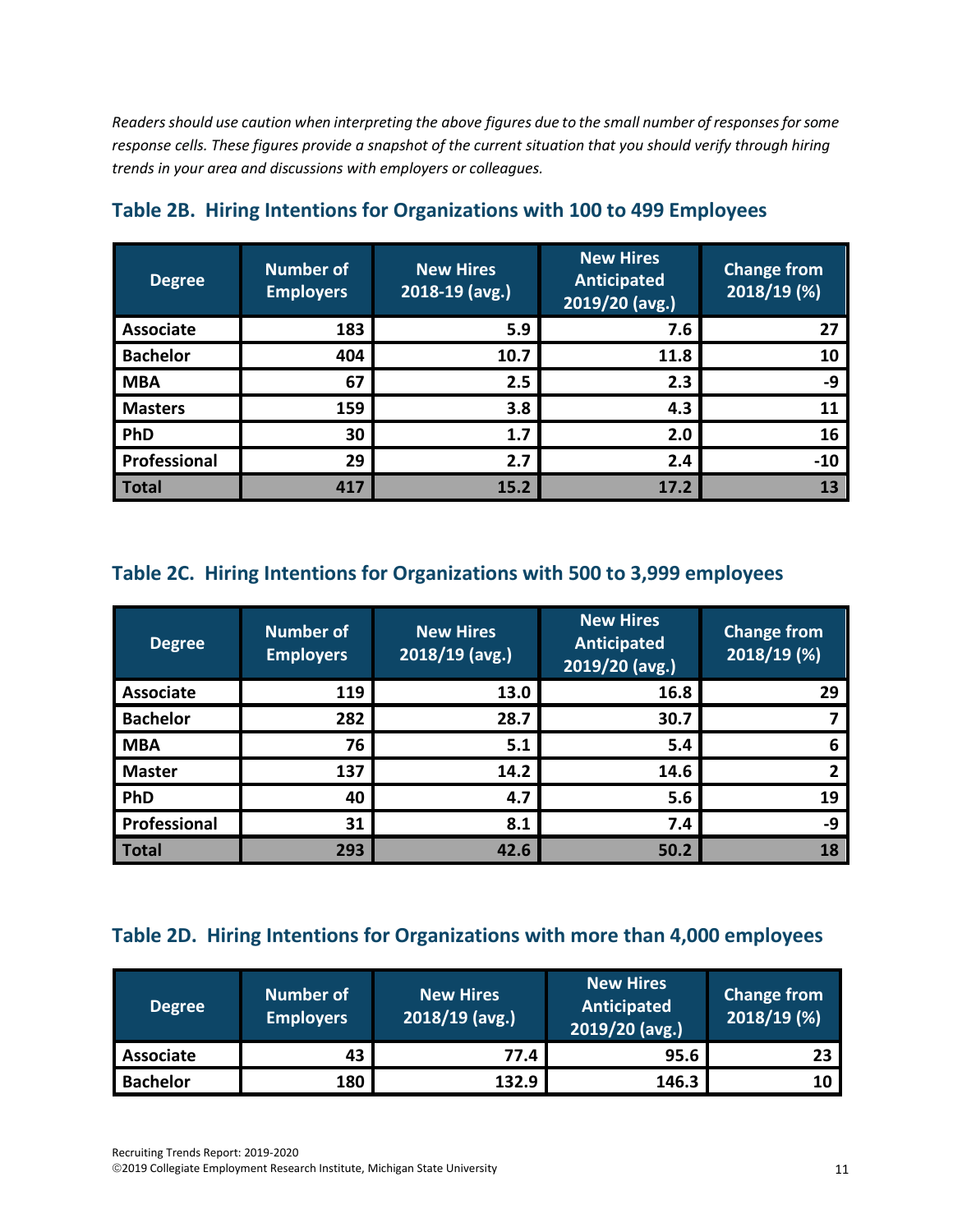| <b>MBA</b>    | 57         | 26.2  | 22.0  | $-16$ |
|---------------|------------|-------|-------|-------|
| <b>Master</b> |            | 39.8  | 34.3  | $-14$ |
| PhD           | 30         | 6.8   | .     | 14    |
| Total         | <b>187</b> | 189.7 | 204.7 |       |

**Hiring by economic sector (segment).** All 20 of the major industry groups designated through NAIC codes reported hiring information for 2019-20. The small number of responses with complete hiring information for Accommodation and Food Services, Administrative Services, Arts, Entertainment & Recreation, Mining & oil, Utilities and Wholesale Trade caused us not to include their information in this section. Wholesale Trade hiring outlook appears to be on the same level as last year while Accommodation and Food Services expects to pare back hiring. All the remaining sectors show improved hiring, at least for these respondents.

Information at the associate's and bachelor's degrees provide the strongest industrybased measure of the labor market. For advanced degrees, we include only the sectors with sufficient information to produce reliable averages.

An examination of the change in total hires in 2018-2019 and this year reveals three clusters characterized by their expected growth outlook. The slow growth group includes Government, Information Services, Non-profits, and Transportation Services where hiring is expected to increase from one to four percent. For Business, Professional and Scientific Services, hiring growth is a modest 8 percent. The group that includes Construction, Education, Finance, Health, Manufacturing, and Retail Trade report growth in opportunities above 10 percent. Insights from examining subsectors:

- The Agricultural sector, despite disruptions from trade conflicts and spring weather shows resilience with hiring up, especially among Agricultural Support and Service Providers.
- Education and Health Services contribute solidly to hiring this year, reflecting the broader labor market.
- Finance and Insurance Services organizations, led by insurance companies and agencies, report a strong hiring outlook. Banking, after a period of retrenchment and very slow growth, activated aggressive hiring plans this year.
- Business, Professional and Scientifics Services appears to be more cautious, especially among computer and engineering companies. Marketing, advertising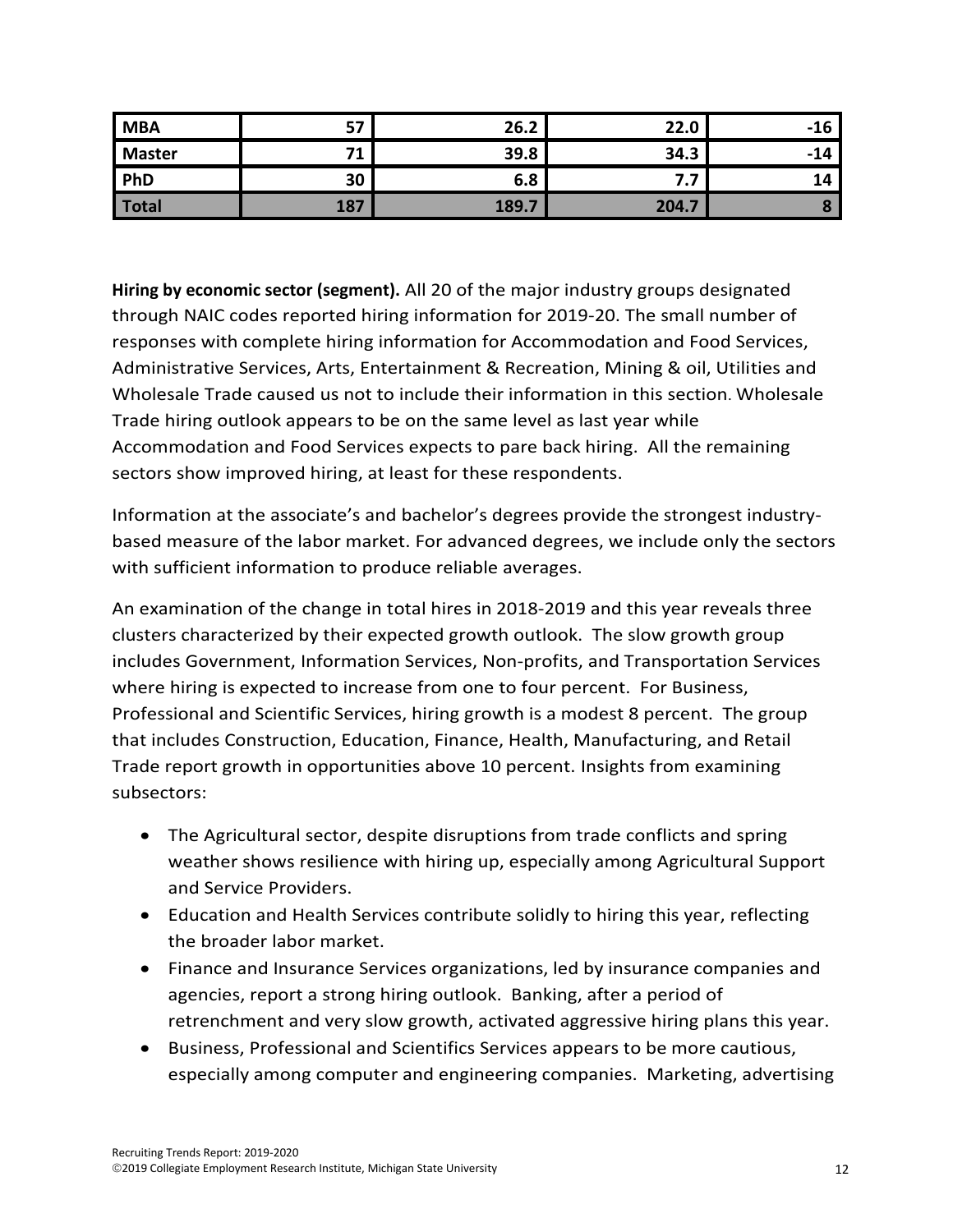and public relations companies have slowed their growth compared to the past few years.

- Building Material and Clothing companies anchored hiring in the Retail Trade sector.
- Construction hiring outlook remains strong with growth generated from nonresidential and heavy, civil engineering construction organizations.
- Manufacturing companies plan to increase hires at the associate and bachelor's levels reversing a recent decline in hiring activity. Several subsectors account for most of the gains, including Food and Beverage Manufacturing; Machinery Manufacturing; and Air, Missile, Space and Armored Vehicle Manufacturing. Automotive hiring is more cautious with slow growth in opportunities, possibly reflecting the recent decline in auto sales (Note: the data collection phase was completed a month before autoworkers went on strike at GM.)

| <b>Industry Segment</b>                                | <b>New Hires</b><br>$2018/19$ (avg.) | <b>New Hires</b><br><b>Anticipated</b><br>2019/20 (avg.) | <b>Change from</b><br>2018/19 (%) |
|--------------------------------------------------------|--------------------------------------|----------------------------------------------------------|-----------------------------------|
| <b>Agriculture &amp; Natural</b><br><b>Resources</b>   | 11.2                                 | 16.3                                                     | 46                                |
| <b>Business, Professional</b><br>& Scientific Services | 16.3                                 | 17.6                                                     | 8                                 |
| <b>Construction</b>                                    | 33.2                                 | 39.5                                                     | 19                                |
| <b>Educational Services</b>                            | 68.2                                 | 76.7                                                     | 12                                |
| <b>Finance and Insurance</b>                           | 18.1                                 | 24.2                                                     | 39                                |
| Government                                             | 146.2                                | 148.1                                                    | 1                                 |
| <b>Health Care Services</b>                            | 35.2                                 | 40.9                                                     | 16                                |
| <b>Information Services</b>                            | 20.4                                 | 22.4                                                     | 4                                 |
| <b>Manufacturing</b>                                   | 36.3                                 | 46.9                                                     | 25                                |
| <b>Non-profits</b>                                     | 22.2                                 | 22.4                                                     | 1                                 |
| <b>Retail Services</b>                                 | 47.9                                 | 54.2                                                     | 13                                |
| <b>Transportation</b>                                  | 49.4                                 | 51.6                                                     | 4                                 |

#### **Table 3A. Total Hires at All Degree Levels for 2019-2020 by Industry Sector**

The following tables present industrial sector hiring outlooks for different degree levels. Total hiring outlook offers a global picture of the total college labor market. Employers hiring intentions differ by degree level. Sectors not included in the tables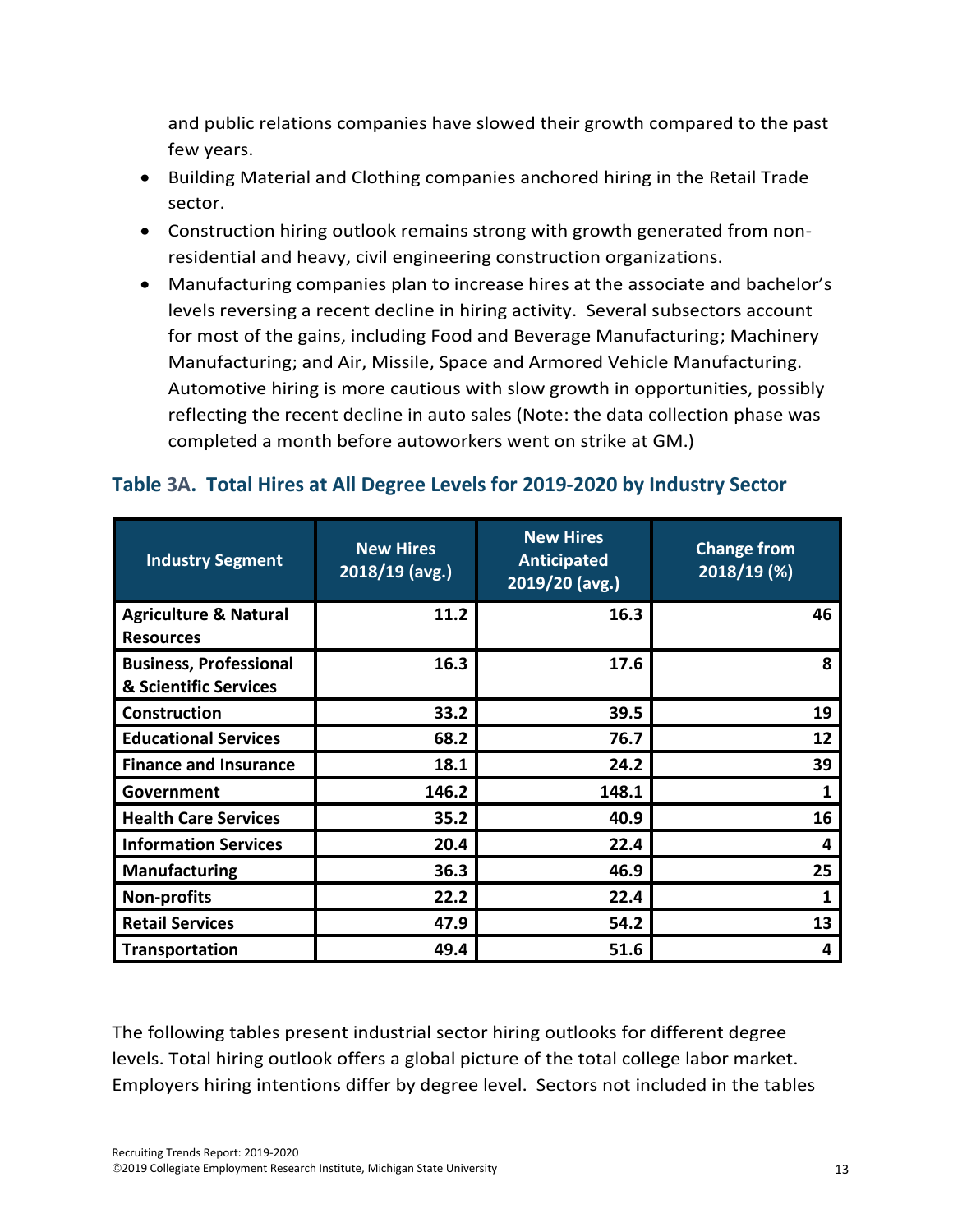failed to meet the criteria we use for including information. Please be cautious in interpreting the reported changes. They reflect only a small portion of each sector and are not generalizable. Remember small numbers produce large percentage changes that may overstate the hiring outlook for that degree.

Momentum for college hiring in 2019-20 comes from strong gains at the associate's and bachelor's degrees. The associate appears particularly healthy. MBAs and master's degree outlook is shakier. After several years of strong growth, MBA and master's hiring opportunities shrink this year.

|               | Table 3B. Hiring Targets for Associate Degree Graduates 2019-2020 by Industry |  |  |
|---------------|-------------------------------------------------------------------------------|--|--|
| <b>Sector</b> |                                                                               |  |  |

| <b>Industry Segment</b>                                | <b>New Hires</b><br>$2018/19$ (avg.) | <b>New Hires</b><br>Anticipated<br>$2019/20$ (avg.) | <b>Change from</b><br>2018/19 (%) |
|--------------------------------------------------------|--------------------------------------|-----------------------------------------------------|-----------------------------------|
| <b>Agriculture &amp; Natural</b><br><b>Resources</b>   | 4.0                                  | 6.7                                                 | 67                                |
| <b>Business, Professional</b><br>& Scientific Services | 5.9                                  | 6.1                                                 |                                   |
| Construction                                           | 25.3                                 | 37.7                                                | 49                                |
| <b>Educational Services</b>                            | 11.3                                 | 12.3                                                | 9                                 |
| <b>Finance and Insurance</b>                           | 6.1                                  | 8.2                                                 | 33                                |
| Government                                             | 27.9                                 | 31.1                                                | 11                                |
| <b>Health Care Services</b>                            | 14.4                                 | 18.6                                                | 29                                |
| <b>Manufacturing</b>                                   | 3.0                                  | 7.7                                                 | >100                              |
| <b>Non-profits</b>                                     | 8.6                                  | 11.5                                                | 32                                |
| <b>Transportation</b>                                  | 17.0                                 | 20.3                                                | 20                                |

## **Table 3C. Hiring Targets for Bachelor Degree Graduates 2018-19 by Sector**

| <b>Industry Segment</b>                                | <b>New Hires</b><br>$2018/19$ (avg.) | <b>New Hires</b><br>Anticipated<br>2019/20 (avg.) | <b>Change from</b><br>$2018/19$ (%) |
|--------------------------------------------------------|--------------------------------------|---------------------------------------------------|-------------------------------------|
| <b>Agriculture &amp; Natural</b><br><b>Resources</b>   | 8.2                                  | 11.8                                              | 44                                  |
| <b>Business, Professional</b><br>& Scientific Services | 11.8                                 | 12.9                                              |                                     |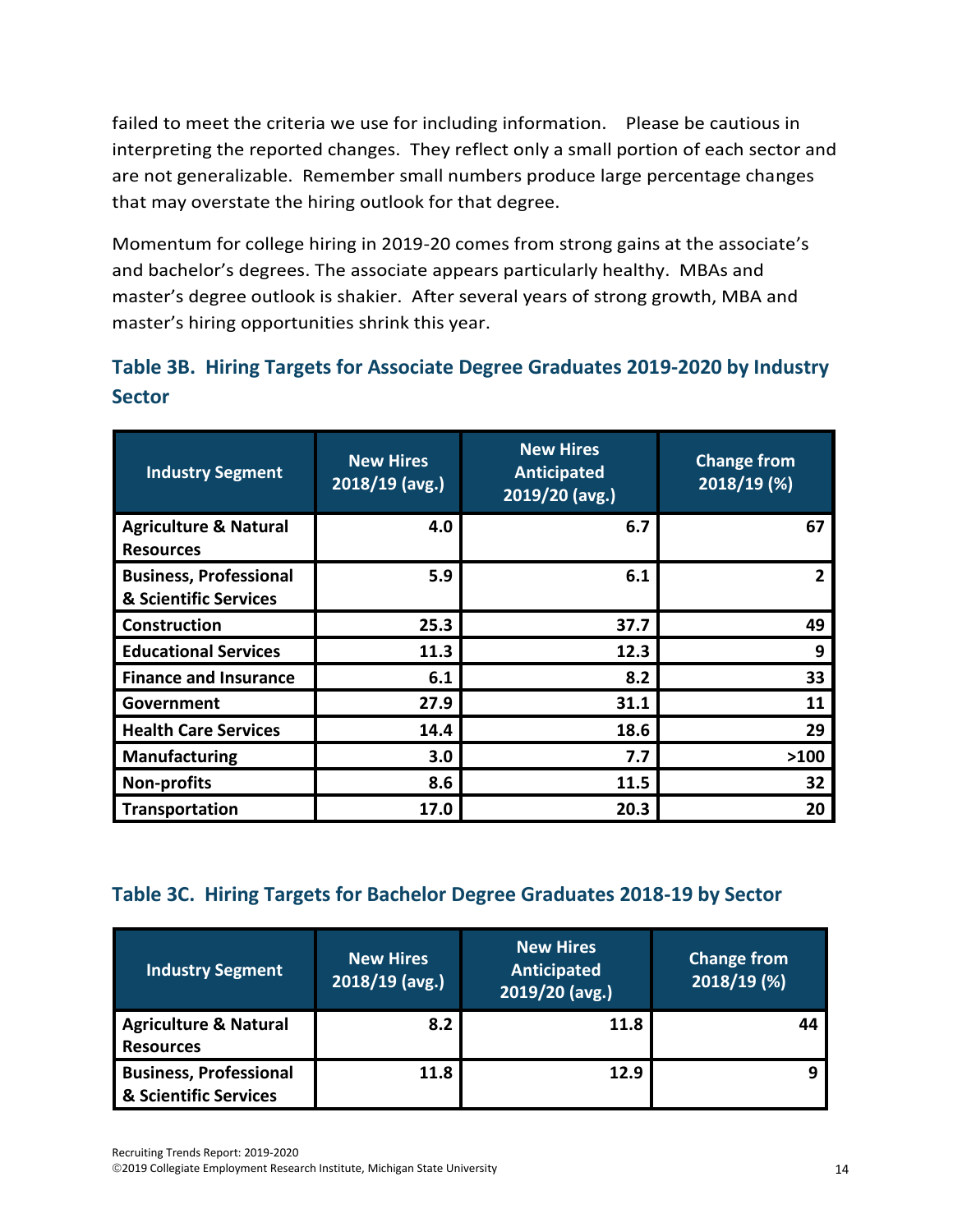| Construction                 | 23.2 | 24.9 |           |
|------------------------------|------|------|-----------|
| <b>Educational Services</b>  | 55.8 | 62.9 | 13        |
| <b>Finance and Insurance</b> | 13.4 | 19.9 | 48        |
| Government                   | 85.9 | 86.0 | <b>NC</b> |
| <b>Health Care Services</b>  | 21.2 | 23.5 | 11        |
| <b>Information Services</b>  | 16.3 | 17.5 |           |
| <b>Manufacturing</b>         | 31.1 | 34.9 | 12        |
| Non-profits                  | 14.5 | 14.1 | -3        |
| <b>Retail Services</b>       | 39.5 | 46.0 | 16        |
| <b>Transportation</b>        | 36.7 | 35.9 | -2        |

## **Table 3D. Hiring Targets for Advanced Degrees for 2018-2019 by Sector**

| <b>Industry Segment</b>                                | <b>New Hires</b><br>2018/19 (avg.) | <b>New Hires</b><br><b>Anticipated</b><br>2019/20 (avg.) | <b>Change from</b><br>2018/19 (%) |
|--------------------------------------------------------|------------------------------------|----------------------------------------------------------|-----------------------------------|
| <b>MBA</b>                                             |                                    |                                                          |                                   |
| <b>Business, Professional</b><br>& Scientific Services | 4.6                                | 4.7                                                      | $\overline{2}$                    |
| <b>Construction</b>                                    | 1.7                                | 1.4                                                      | $-18$                             |
| <b>Finance &amp; Insurance</b>                         | 6.5                                | 8.8                                                      | 48                                |
| Government                                             | 18.0                               | 14.7                                                     | $-18$                             |
| <b>Manufacturing</b>                                   | 11.2                               | 8.5                                                      | $-24$                             |
| <b>Masters</b>                                         |                                    |                                                          |                                   |
| <b>Business, Professional</b><br>& Scientific Services | 5.4                                | 5.5                                                      | $\mathbf{1}$                      |
| <b>Education Services</b>                              | 16.8                               | 18.8                                                     | 12                                |
| <b>Financial Services</b>                              | 5.6                                | 3.8                                                      | $-31$                             |
| Government                                             | 11.1                               | 10.0                                                     | $-10$                             |
| <b>Health Services</b>                                 | 13.6                               | 16.2                                                     | 19                                |
| <b>Manufacturing</b>                                   | 16.4                               | 8.0                                                      | $-51$                             |
| <b>Non-profits</b>                                     | 6.9                                | 6.9                                                      | <b>NC</b>                         |
| <b>PhD</b>                                             |                                    |                                                          |                                   |
| <b>Business, Professional</b><br>& Scientific Services | 3.8                                | 4.3                                                      | 15                                |
| <b>Education Services</b>                              | 3.4                                | 3.4                                                      | <b>NC</b>                         |
| Government                                             | 6.3                                | 11.7                                                     | 84                                |
| <b>Professional</b>                                    |                                    |                                                          |                                   |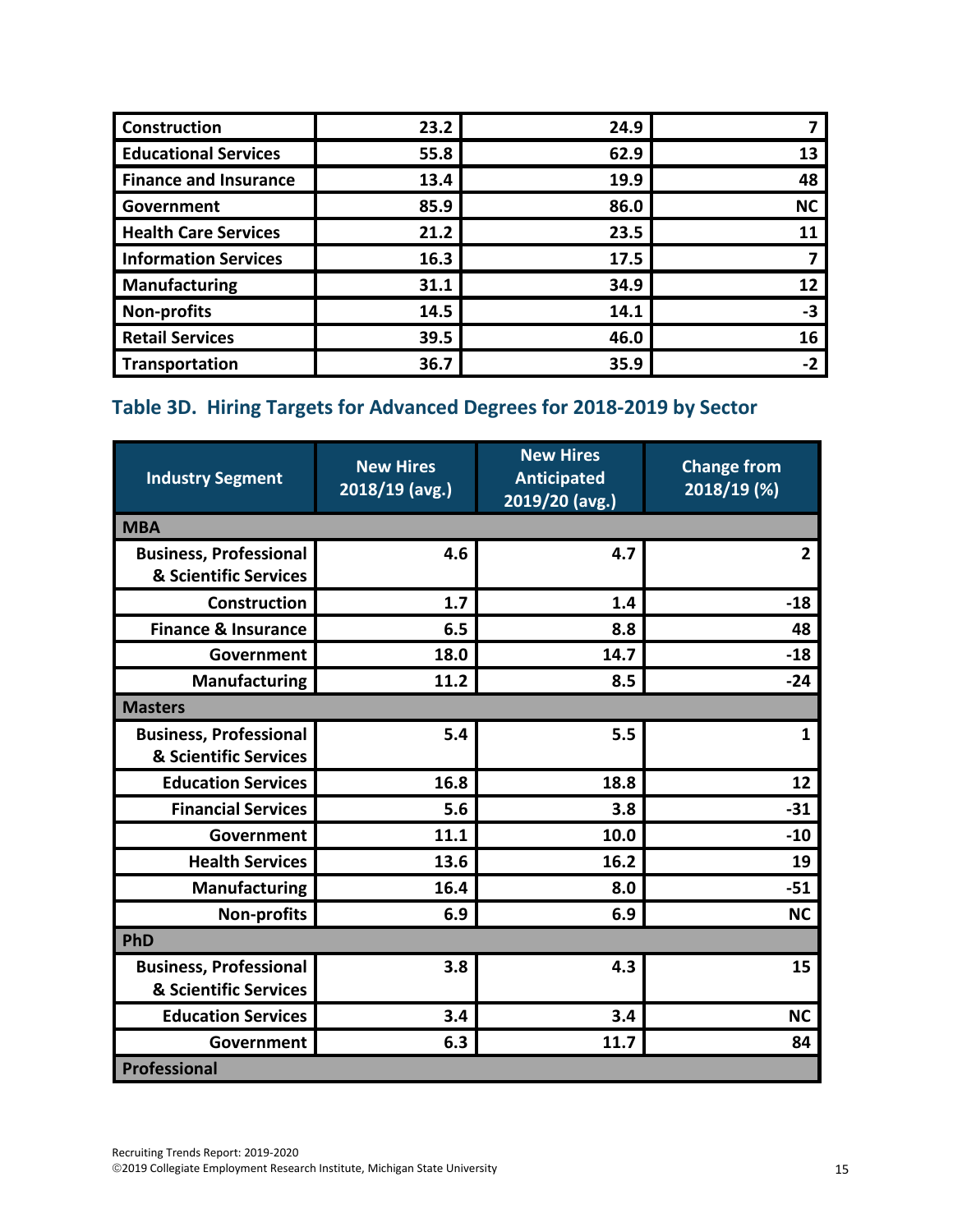| <b>Business, Professional</b><br>& Scientific Services | 7.0 | 8.2 |  |
|--------------------------------------------------------|-----|-----|--|
| Government I                                           | 6.6 | 6.9 |  |
| <b>Health Services</b>                                 | 4.3 | 6.1 |  |

**Academic discipline outlook.** The hiring outlook across disciplines with similar academic majors appears strong, especially among organizations that are accepting applicants from all academic majors. We organized this section differently than in the past. Respondents were ask comprise a profile of their new hires according to the academic disciplines they expected to recruit. This profile indicates the percentage of hires expected from each group. Options ranged from not hiring anyone from the academic discipline to all hires (100 percent) from this group. In the next table we have the collapsed the composition units into five categories.

Twenty-nine percent of employers plan to fill 75 percent to 100 percent of this year's hires with candidates from all majors. Twenty percent have no positions open to all majors. Most employers do not exclusively hire from one major. Employers who seek engineers are more likely to focus exclusively on these majors. Patterns from this table suggest that employers, regardless if they primarily come to campus for business or engineering candidates, are seeking talent across a wide range of disciplines.

## **Table 4. Hiring Profile at Bachelor's Level (% expect to hire from each category)**

| <b>Academic</b><br><b>Discipline</b>                | <b>Will not</b><br>hire<br>% | 100%<br>of all<br>hires | $75 -$<br>99%<br>of all hires | $45 -$<br>74%<br>of all hires | $15 -$<br>44%<br>of all hires | $1 - 14%$<br>of all hires |
|-----------------------------------------------------|------------------------------|-------------------------|-------------------------------|-------------------------------|-------------------------------|---------------------------|
| <b>All Majors</b>                                   | 20                           | 21                      | 8                             | 10                            | 15                            | 24                        |
| <b>Agriculture</b><br>& Natural<br><b>Resources</b> | 61                           | $\overline{2}$          | 5                             | 4                             | 7                             | 22                        |
| Arts,<br><b>Humanities</b>                          | 48                           | $\overline{\mathbf{2}}$ | 4                             | 7                             | 14                            | 25                        |
| <b>Business</b>                                     | 32                           | 5                       | 11                            | 10                            | 15                            | 27                        |
| Comm., PR,<br><b>Advertising</b>                    | 39                           | $\overline{2}$          | 6                             | 7                             | 14                            | 32                        |
| Computer<br>Science &<br>IT                         | 33                           | $\overline{\mathbf{3}}$ | 8                             | 7                             | 17                            | 33                        |
| <b>Education</b>                                    | 57                           | 6                       | 10                            | 5                             | 7                             | 15                        |
| <b>Engineering</b><br>& Technical                   | 38                           | 8                       | 16                            | 8                             | 10                            | 18                        |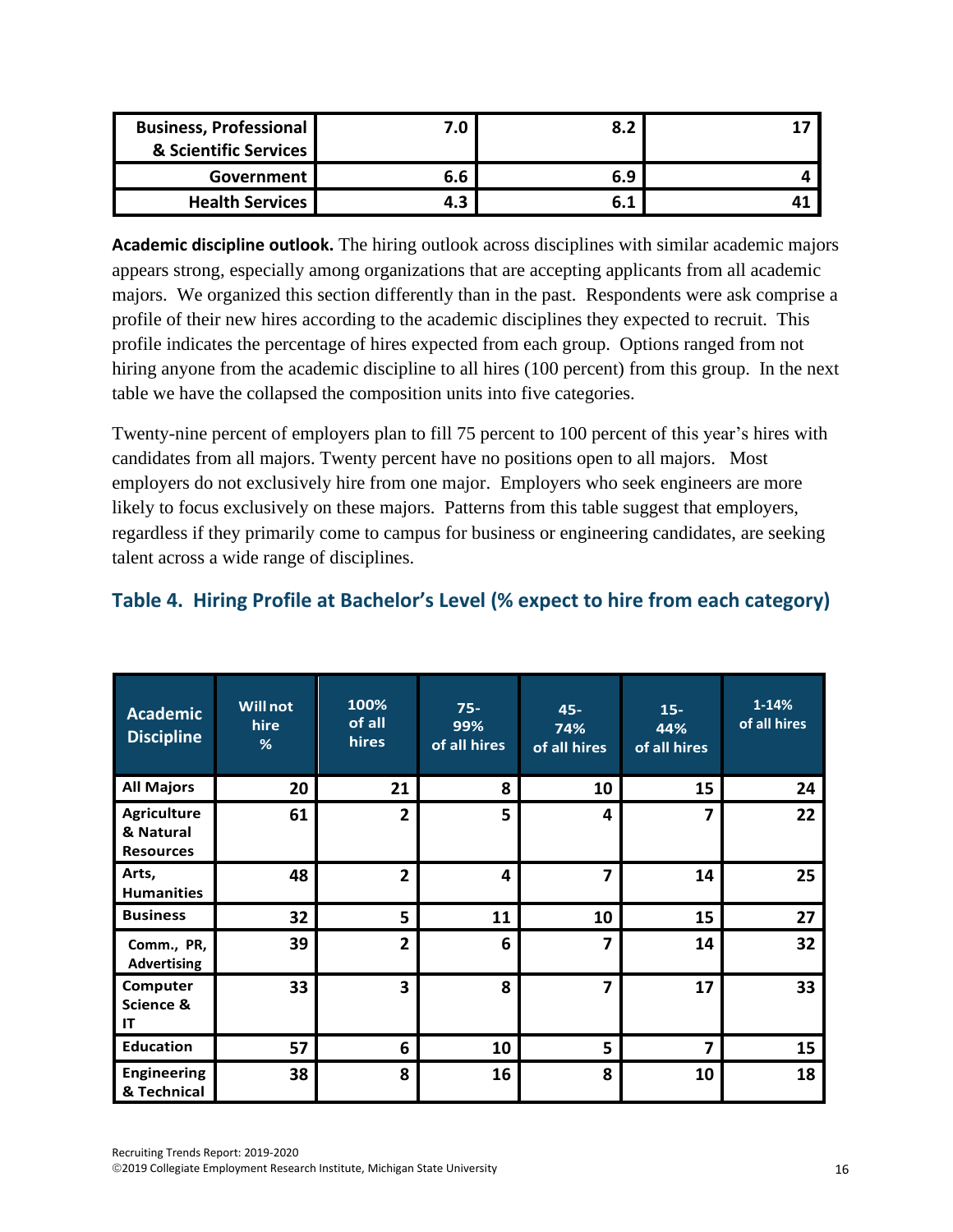| Health<br><b>Sciences</b>                              | 62 | 4 |   | 3 | 8  | 17 |
|--------------------------------------------------------|----|---|---|---|----|----|
| <b>Sciences</b><br>(physical,<br>biological)<br>& Math | 51 | 2 | 5 |   | 15 | 21 |
| Social<br><b>Science</b>                               | 60 | З | 6 | 5 | 8  | 18 |
| Constructi<br>on                                       | 57 | 4 | 8 | 6 | 9  | 16 |

Calculations of the change in hiring bachelor hiring for each composition level reveals that nearly all categories will experience growth this year. A couple exceptions found that in engineering, organizations where engineers comprise 45 percent to 50 percent of the hiring pool and all hires from engineering would decrease hiring this year. Those seeking exclusively science candidates also expect to pull back their hires.

**Locational comparisons in Hiring.** Location plays an important role in shaping the labor market whether globally, nationally or within specific regions of the U.S. Respondents first indicated whether they recruited globally, nationally or within specific regions of the U.S. While regional employers are likely to identify recruiting in only one region, some employers may recruit in multiple regions. For the regional information presented below, keep in mind that an employer counts in each region they designated for recruiting.

Globally oriented recruiters dropped for the second year, possibly in response to a weakened global economy and the continuing trade disruptions from tariffs. Likewise, the number of nationally focused employers has declined slightly from recent years. Regional employer input remained strong. The good news reflects increased opportunities at the associate's and bachelor's degree level. Organizations recruiting across the U.S. show more caution this year with bachelor's degree hiring up only 6 percent. Weaknesses appear for MBA among global recruiters and master's degrees among global and regional employers.

## **Table 5A. Outlook for Globally Oriented Recruiting**

| <b>Degree Level</b> | <b>New Hires</b><br>2018/19 (avg.) | <b>New Hires</b><br>Anticipated<br>2019/20 (avg.) | <b>Change from</b><br>2018/19 (%) |
|---------------------|------------------------------------|---------------------------------------------------|-----------------------------------|
| <b>Associate</b>    | 17.9                               | 19.2                                              |                                   |
| <b>Bachelor</b>     | 57.1                               | 64.5                                              |                                   |
| <b>MBA</b>          | 24.8                               | 17.9                                              | -27                               |
| <b>Master</b>       | 21.5                               | 20.4                                              | -5                                |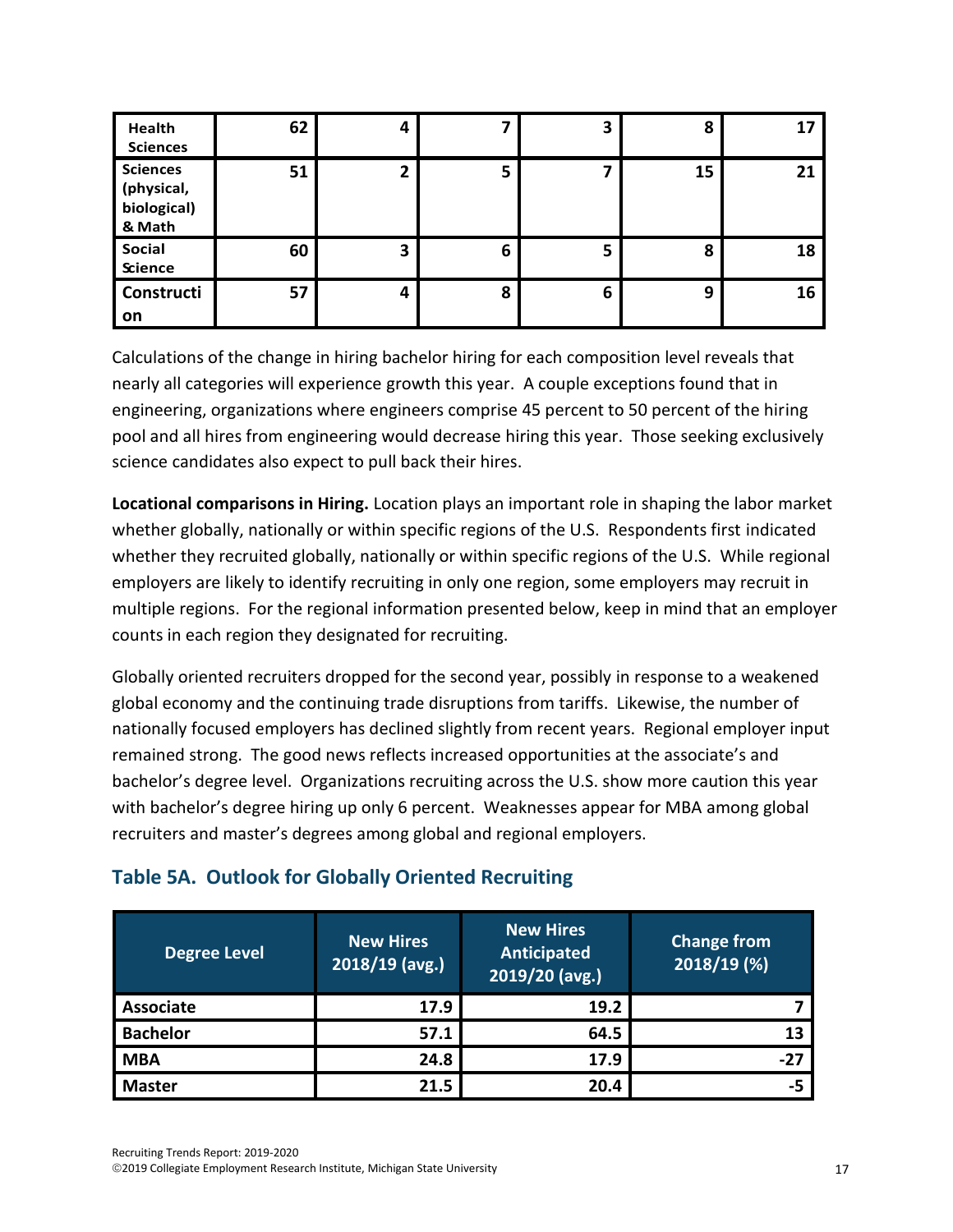| PhD         | $\hat{\phantom{a}}$<br>$\ddot{\phantom{1}}$<br>J.J | $\boldsymbol{\Lambda}$<br>–… | -- |
|-------------|----------------------------------------------------|------------------------------|----|
| Total Hires | --<br>$\blacksquare$<br>,,,,                       | 81.9<br>$\Omega$             |    |

## **Table 5B. Outlook for Nationally Oriented Recruiting**

| <b>Degree Level</b> | <b>New Hires</b><br>$2018/19$ (avg.) | <b>New Hires</b><br>Anticipated<br>2019/20 (avg.) | <b>Change from</b><br>2018/19 (%) |
|---------------------|--------------------------------------|---------------------------------------------------|-----------------------------------|
| <b>Associate</b>    | 16.4                                 | 19.2                                              | 17                                |
| <b>Bachelor</b>     | 43.4                                 | 46.2                                              | 6                                 |
| <b>MBA</b>          | 9.3                                  | 9.3                                               | <b>NC</b>                         |
| <b>Master</b>       | 11.0                                 | 11.8                                              |                                   |
| PhD                 | 4.2                                  | 5.1                                               | 20                                |
| Professional        | 8.6                                  | 9.9                                               | 15                                |
| <b>Total Hires</b>  | 61.8                                 | 65.9                                              |                                   |

## **Table 5C. Outlook for Regionally Oriented Recruiting**

| <b>Degree Level</b> | <b>New Hires</b><br>2018/19 (avg.) | <b>New Hires</b><br><b>Anticipated</b><br>2019/20 (avg.) | <b>Change from</b><br>2018/19 (%) |
|---------------------|------------------------------------|----------------------------------------------------------|-----------------------------------|
| <b>Associate</b>    | 8.5                                | 12.0                                                     | 40                                |
| <b>Bachelor</b>     | 14.9                               | 17.3                                                     | 16                                |
| <b>MBA</b>          | 2.9                                | 3.4                                                      | 16                                |
| <b>Master</b>       | 7.9                                | 6.5                                                      | $-17$                             |
| PhD                 | 2.8                                | 2.7                                                      | $-2$                              |
| Professional        | 2.9                                | 4.0                                                      | 37                                |
| <b>Total Hires</b>  | 20.4                               | 23.7                                                     | 16                                |

Regional comparisons reveal strong markets for both associates and bachelor's degrees across all regions. Growth at the bachelor's level, for example, ranges from 6 percent to 13 percent. For MBA and master's degrees, employers plan to cut back hiring, some modestly and others to a significant extent. Each regional section includes a brief description on key industry sectors and size of organizations contributing information.

#### **Region 1: Connecticut, Maine, Massachusetts, New Hampshire, Rhode Island, and Vermont**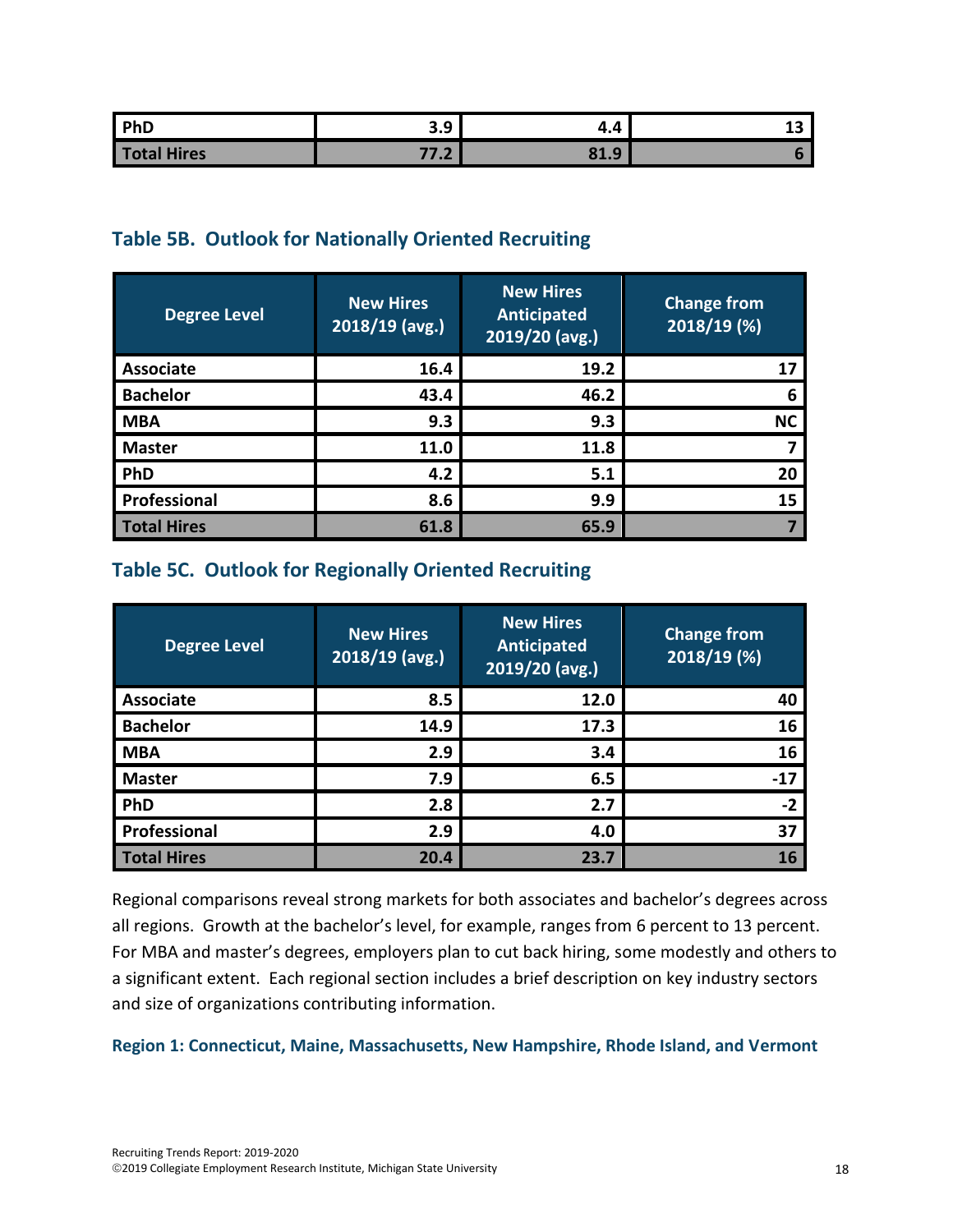All industrial sectors appeared in this region with Professional, Business and Scientific Services, Education Services, Health Services and Non-profits being the most represented. Organizations with more than 4,000 employees comprise 33 percent of regional recruiters with the remaining spread equally across the other three size categories. Hiring growth is positive for all degree levels except the MBA that is down 4 percent. The 8 percent growth in bachelor-level hiring is lower than in other regions.

| <b>Degree Level</b>         | <b>New Hires</b><br>$2018/19$ (avg.) | <b>New Hires</b><br><b>Anticipated</b><br>2019/20 (avg.) | <b>Change from</b><br>2018/19 (%) |
|-----------------------------|--------------------------------------|----------------------------------------------------------|-----------------------------------|
| <b>Associate's Degrees</b>  | 28.9                                 | 34.8                                                     | 21                                |
| <b>Bachelor's Degrees</b>   | 96.5                                 | 104.4                                                    | 8                                 |
| <b>MBA</b>                  | 27.1                                 | 26.0                                                     | -4                                |
| <b>Master's Degrees</b>     | 23.3                                 | 23.7                                                     |                                   |
| <b>PhD Degrees</b>          | 6.4                                  | 8.2                                                      | 28                                |
| <b>Professional Degrees</b> | 16.4                                 | 16.4                                                     | <b>NC</b>                         |
| <b>Total Hires</b>          | 142.3                                | 151.7                                                    |                                   |

## **Table 5D-1. Region 1 Outlook for Hiring**

#### **Region 2: Delaware, New Jersey, New York and Pennsylvania**

All industrial sectors appeared in this region with Professional, Business and Scientific Services, Education Services, Financial Services, and Manufacturing being the most represented. Organizations with more than 4,000 employees comprise 32 percent of regional recruiters followed by organizations with 500 to 3,999 employees at 28 percent. Small organizations under 499 employees comprise 40 percent of this group. Hiring is strong for associate's and bachelor's graduates, but down slightly for MBA and master's graduates.

## **Table 5D-2. Region 2 Outlook for Hiring**

| <b>Degree Level</b> | <b>New Hires</b><br>$2018/19$ (avg.) | <b>New Hires</b><br><b>Anticipated</b><br>2019/20 (avg.) | <b>Change from</b><br>2018/19 (%) |
|---------------------|--------------------------------------|----------------------------------------------------------|-----------------------------------|
| <b>Associate</b>    | 23.0                                 | 28.8                                                     | 25                                |
| <b>Bachelor</b>     | 85.7                                 | 96.1                                                     | 12                                |
| <b>MBA</b>          | 18.3                                 | 17.8                                                     | $-3$                              |
| <b>Master</b>       | 27.7                                 | 26.0                                                     | -6                                |
| PhD                 | 5.5                                  | 8.0                                                      | 46                                |
| Professional        | 17.3                                 | 17.7                                                     | າ                                 |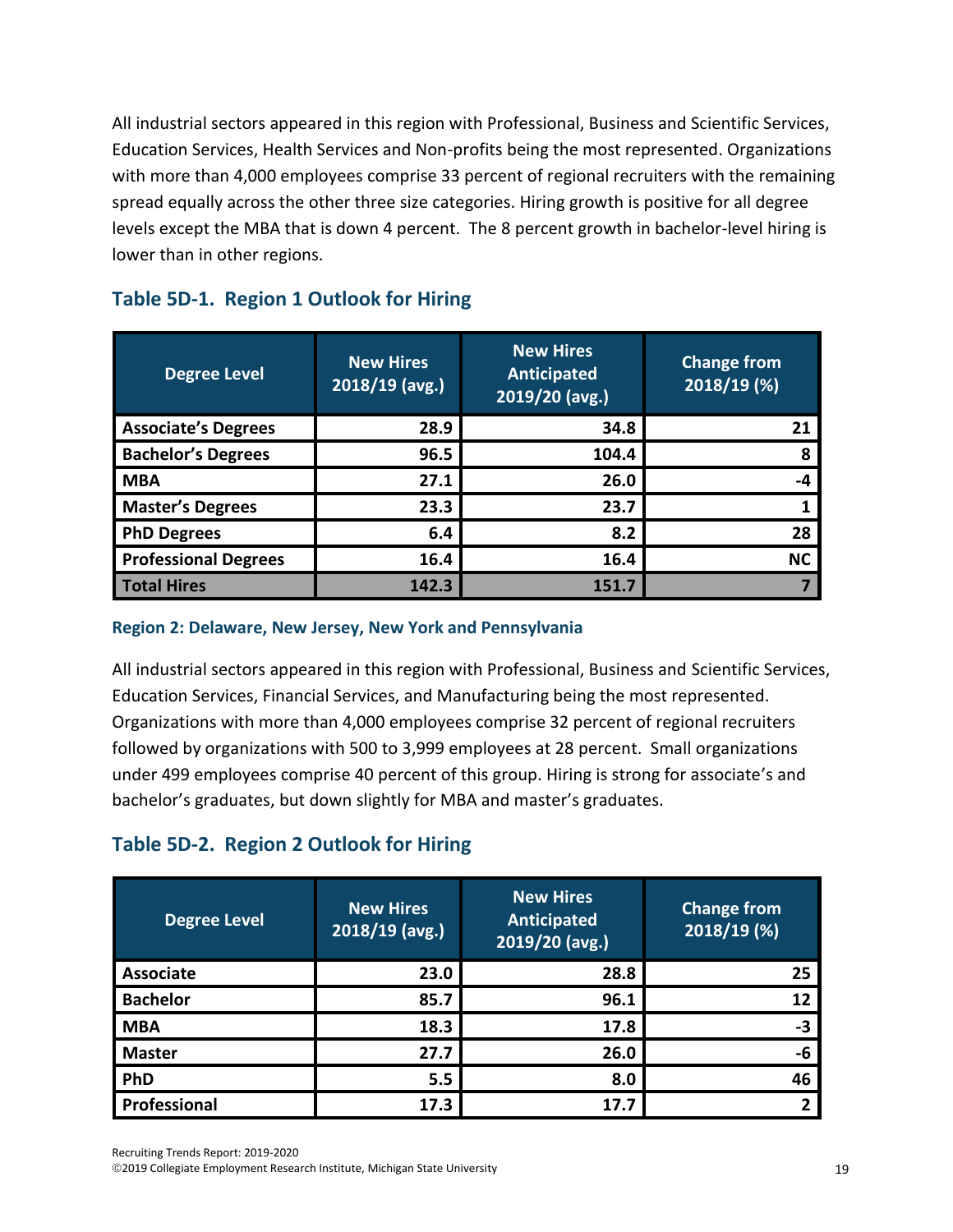| <b>Otal Hires</b><br>at a surface | TTO'T | <b>19</b> A<br>エフテ・リ |  |
|-----------------------------------|-------|----------------------|--|
|                                   |       |                      |  |

#### **Region 3: District of Columbia, Maryland, Virginia and West Virginia**

A traditionally strong region in terms of responses saw a drop in respondents this year. Particularly noticeable was the decline in responses from government agencies. Professional, Business and Scientific Services and Construction were leading industry sectors in Region 3. Respondents in this region were concentrated among large employers with 63 percent with 500 or more employees. MBA and master's degrees outlook points toward reduced opportunities. Positive outlook for associate and bachelor graduates.

| <b>Degree Level</b> | <b>New Hires</b><br>$2018/19$ (avg.) | <b>New Hires</b><br><b>Anticipated</b><br>2019/20 (avg.) | <b>Change from</b><br>$2018/19$ (%) |
|---------------------|--------------------------------------|----------------------------------------------------------|-------------------------------------|
| <b>Associate</b>    | 20.6                                 | 25.4                                                     | 23                                  |
| <b>Bachelor</b>     | 103.9                                | 114.4                                                    | 10                                  |
| <b>MBA</b>          | 30.1                                 | 25.6                                                     | $-15$                               |
| <b>Master</b>       | 37.8                                 | 30.2                                                     | $-20$                               |
| PhD                 | 6.3                                  | 8.6                                                      | 35                                  |
| Professional        | 10.5                                 | 21.6                                                     | 11                                  |
| <b>Total Hires</b>  | 151.2                                | 161.0                                                    | 6                                   |

### **Table 5D-3. Region 3 Outlook for Hiring**

#### **Region 4: Florida, Georgia, North Carolina and South Carolina**

#### **Table 5D-4. Region 4 Outlook for Hiring**

Region 4 maintains a balance across the four size categories with approximately 25 percent of respondents in each category. Major contributors are from these sectors: Professional, Business and Scientific Services, Manufacturing, Construction, Health Services, Education Services, and Financial Services. Outlook is positive except for master's degrees, where employers are cutting back on their hires by 21 percent.

| Degree Level | <b>New Hires</b><br>$2018/19$ (avg.) | <b>New Hires</b><br>Anticipated<br>$2019/20$ (avg.) | <b>Change from</b><br>$2018/19$ (%) |
|--------------|--------------------------------------|-----------------------------------------------------|-------------------------------------|
|--------------|--------------------------------------|-----------------------------------------------------|-------------------------------------|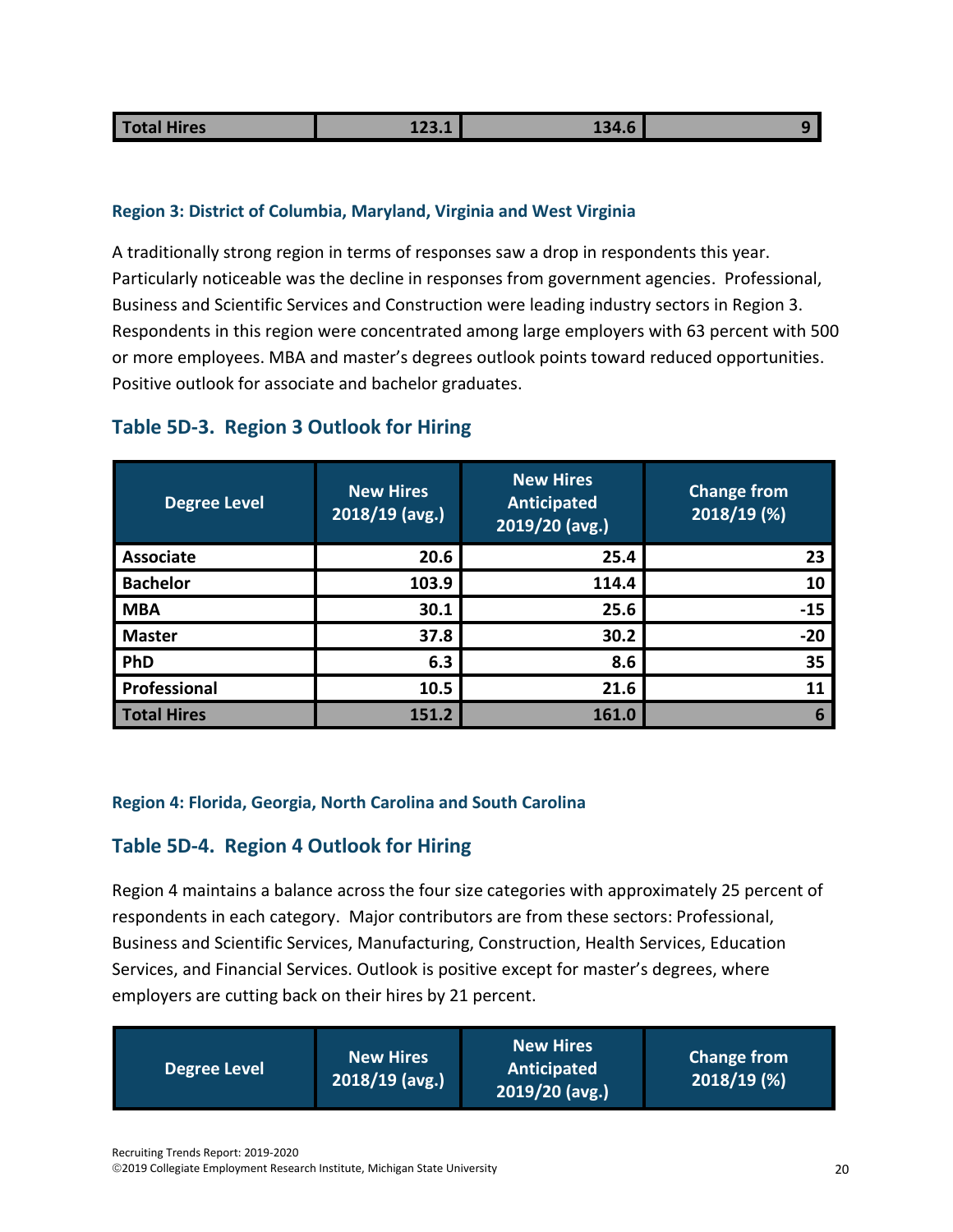| Associate          | 22.2 | 31.4  |     |
|--------------------|------|-------|-----|
| <b>Bachelor</b>    | 70.4 | 77.7  | 10  |
| <b>MBA</b>         | 15.3 | 14.6  | -4  |
| <b>Master</b>      | 22.3 | 19.9  | -21 |
| PhD                | 5.2  | 6.9   | 33  |
| Professional       | 12.1 | 12.7  |     |
| <b>Total Hires</b> | 98.0 | 107.3 | 9   |

#### **Region 5: Alabama, Kentucky, Louisiana, Mississippi, and Tennessee**

This region is tough to obtain a strong response from employers. Employers recruiting in this region are likely to be recruiting in neighboring regions as reflected by 60 percent with more than 500 employees. Leading industry sector contributors were Professional, Business and Scientific Services and Education Services. As reported for other regions, Region 5 shows strong growth for associate's and bachelor's degree but a reduction for MBA and master's degrees.

| <b>Degree Level</b> | <b>New Hires</b><br>2018/19 (avg.) | <b>New Hires</b><br>Anticipated<br>2019/20 (avg.) | <b>Change from</b><br>2018/19 (%) |
|---------------------|------------------------------------|---------------------------------------------------|-----------------------------------|
| <b>Associate</b>    | 24.5                               | 28.2                                              | 15                                |
| <b>Bachelor</b>     | 110.7                              | 122.2                                             | 10                                |
| <b>MBA</b>          | 24.9                               | 22.0                                              | $-11$                             |
| <b>Master</b>       | 29.0                               | 23.9                                              | $-18$                             |
| PhD                 | 6.5                                | 9.7                                               | 50                                |
| Professional        | 16.5                               | 21.8                                              | 31                                |
| <b>Total Hires</b>  | 153.3                              | 164.16                                            |                                   |

#### **Table 5D-5. Region 5 Outlook for Hiring**

#### **Region 6: Illinois, Indiana, Michigan and Ohio**

The only disappointment within Region 6 was the lack of responses from Illinois employers. Usually a very reliable source of input, the number of Illinois responses have fallen sharply the last two years. Strong responses from Michigan, Ohio and Indiana helped cover this loss. Small employers dominate in this region with 59 percent having 500 of fewer employees. Manufacturing remains a major industrial sector along with Professional, Business and Scientific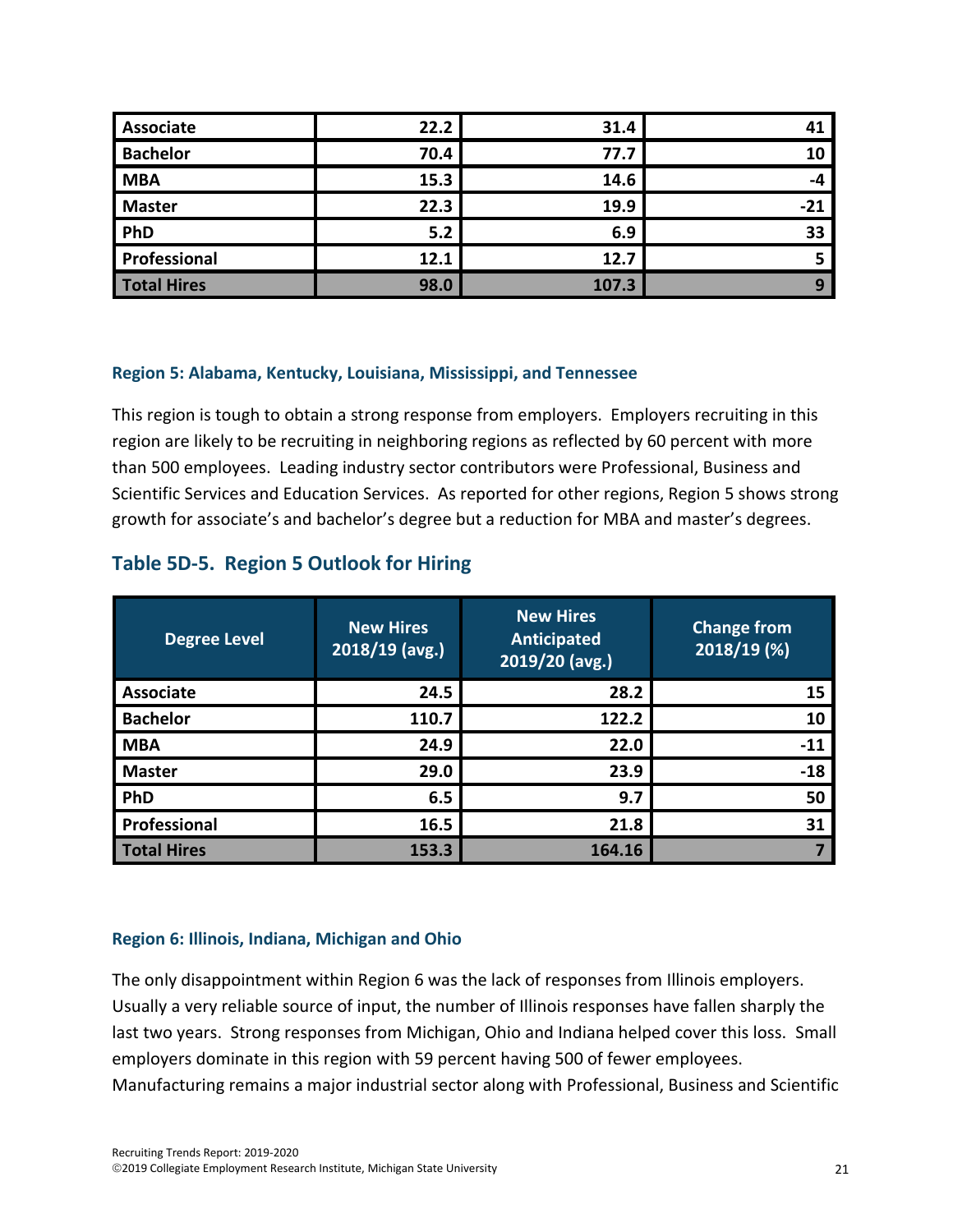Services. Education Services and Government also contributed a solid number of respondents. Employment opportunities improve for associates and bachelor's degrees with MBA and master's degrees down slightly.

| <b>Degree Level</b> | <b>New Hires</b><br>$2018/19$ (avg.) | <b>New Hires</b><br><b>Anticipated</b><br>2019/20 (avg.) | <b>Change from</b><br>2018/19 (%) |
|---------------------|--------------------------------------|----------------------------------------------------------|-----------------------------------|
| <b>Associate</b>    | 10.2                                 | 13.1                                                     | 28                                |
| <b>Bachelor</b>     | 46.6                                 | 51.2                                                     | 10                                |
| <b>MBA</b>          | 13.2                                 | 12.7                                                     | -3                                |
| <b>Master</b>       | 15.8                                 | 14.0                                                     | $-11$                             |
| PhD                 | 5.0                                  | 6.5                                                      | 30                                |
| Professional        | 7.7                                  | 8.7                                                      | 12                                |
| <b>Total Hires</b>  | 63.1                                 | 70.3                                                     |                                   |

## **Table 5D-6. Region 6 Outlook for Hiring**

#### **Region 7: Iowa, Minnesota, North Dakota, South Dakota and Wisconsin**

This region's number of responses dropped compared to recent years. The distribution of employers across industrial sectors achieved better balance than other regions with eight sectors providing 8 to 12 percent each. Employers in this region tended to be large (over 500 employees) with 55 percent of total respondents. While growth in opportunities for associate's degrees at 42 percent, hiring at the bachelor's degree increases by a modest 6 percent compared to other regions.

## **Table 5D-7. Region 7 Outlook for Hiring**

| <b>Degree Level</b> | <b>New Hires</b><br>2018/19 (avg.) | <b>New Hires</b><br>Anticipated<br>2019/20 (avg.) | <b>Change from</b><br>2018/19 (%) |
|---------------------|------------------------------------|---------------------------------------------------|-----------------------------------|
| <b>Associate</b>    | 11.6                               | 16.5                                              | 42                                |
| <b>Bachelor</b>     | 60.5                               | 64.3                                              | 6                                 |
| <b>MBA</b>          | 15.2                               | 11.8                                              | $-22$                             |
| <b>Master</b>       | 11.8                               | 13.4                                              | 13                                |
| PhD                 | 4.1                                | 5.6                                               | 37                                |
| Professional        | 5.8                                | 5.9                                               |                                   |
| <b>Total Hires</b>  | 84.8                               | 90.6                                              |                                   |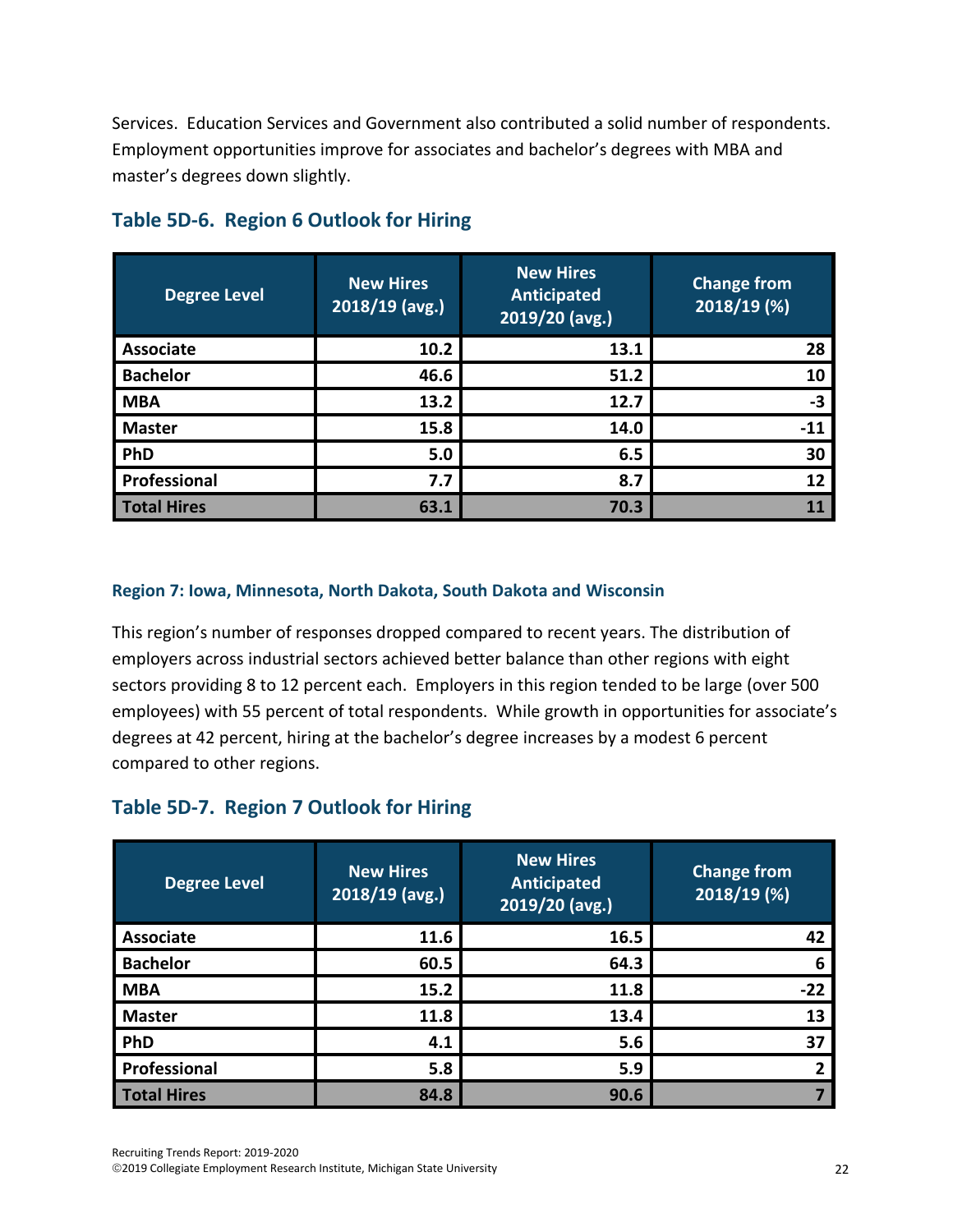#### **Region 8: Arkansas, Kansas, Oklahoma, Missouri, Nebraska and Texas**

Region 8 had a strong showing by employers across the entire region. With all industry sectors covered, the largest contributors came from Professional, Business, and Scientific Services, Education Services, Manufacturing, Construction and Government. The majority of Agriculture and Mining & Oil employers came from this region. Respondents across the three size categories below 3,999 employees was approximately 26 percent each and the large organizations comprised 21 percent. Employers in this region made cuts in hiring at the MBA and master's level. Growth in opportunities appear strong for associates and bachelor's degrees.

| <b>Degree Level</b> | <b>New Hires</b><br>$2018/19$ (avg.) | <b>New Hires</b><br><b>Anticipated</b><br>2019/20 (avg.) | <b>Change from</b><br>2018/19 (%) |
|---------------------|--------------------------------------|----------------------------------------------------------|-----------------------------------|
| <b>Associate</b>    | 12.2                                 | 13.4                                                     | 10                                |
| <b>Bachelor</b>     | 45.7                                 | 51.1                                                     | 12                                |
| <b>MBA</b>          | 15.8                                 | 13.2                                                     | $-17$                             |
| <b>Master</b>       | 15.4                                 | 12.8                                                     | $-17$                             |
| PhD                 | 4.6                                  | 6.4                                                      | 38                                |
| Professional        | 7.7                                  | 9.6                                                      | 24                                |
| <b>Total Hires</b>  | 64.6                                 | 69.2                                                     |                                   |

### **Table 5D-8. Region 8 Outlook for Hiring**

#### **Region 9: Arizona, Colorado, Idaho, Montana, New Mexico, Nevada, Utah and Wyoming**

Region 9 provided strong employer input with Professional, Business and Scientific Services, Education Services, Manufacturing and Construction being key contributors. In this region, Mining and Oil companies comprised approximately 40 percent of firms in this sector. Small organizations under 100 employees made up 33 percent of employers, and those firms with 100 to 500 employees another 25 percent. Mid-size and large organizations each represented 21 percent of employers. Hiring outlook shows strong growth across all degrees with the exception of the MBA.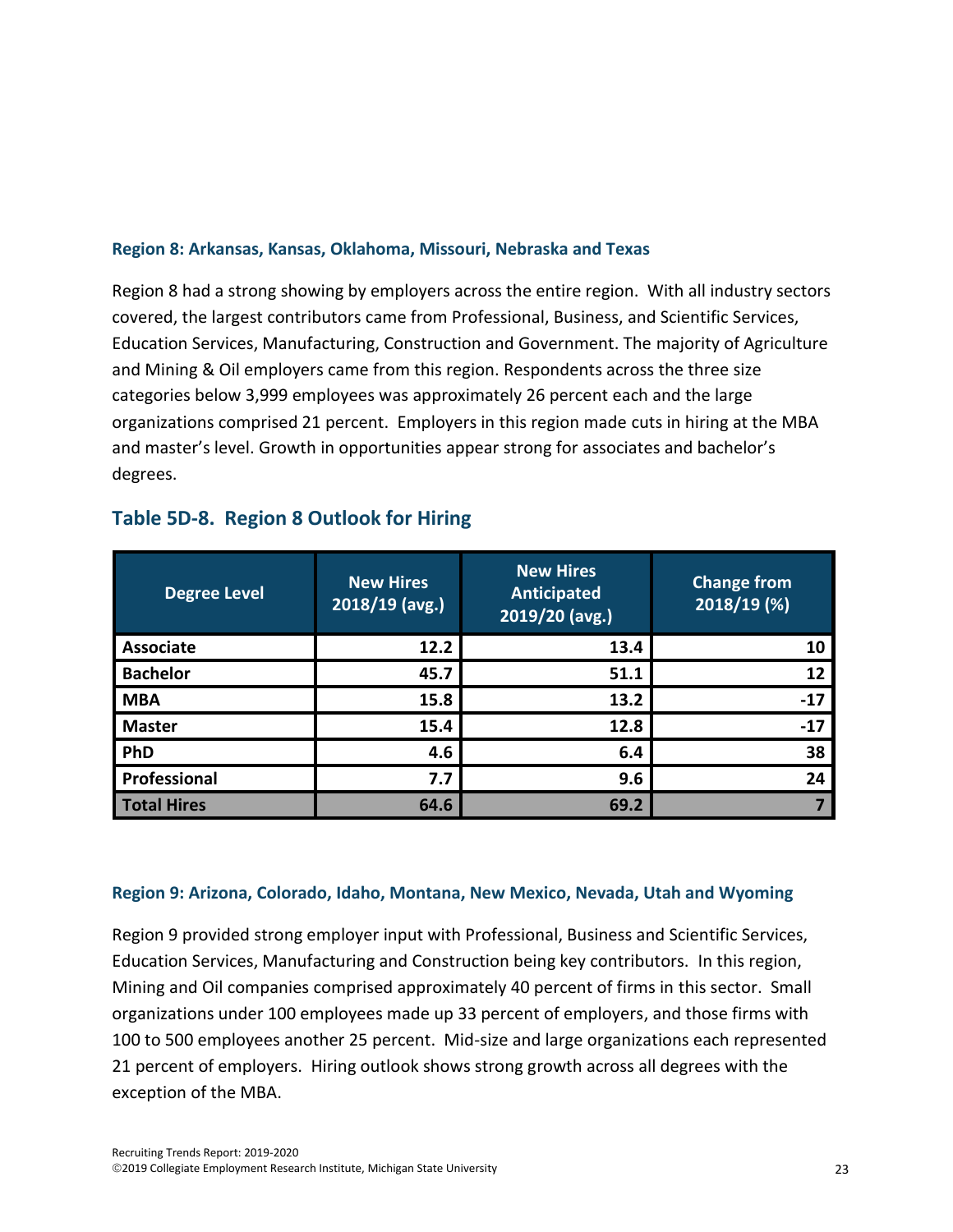| <b>Degree Level</b> | <b>New Hires</b><br>$2018/19$ (avg.) | <b>New Hires</b><br><b>Anticipated</b><br>2019/20 (avg.) | <b>Change from</b><br>2018/19 (%) |
|---------------------|--------------------------------------|----------------------------------------------------------|-----------------------------------|
| <b>Associate</b>    | 11.1                                 | 13.1                                                     | 18                                |
| <b>Bachelor</b>     | 43.1                                 | 47.3                                                     | 10                                |
| <b>MBA</b>          | 12.8                                 | 12.3                                                     | -3                                |
| <b>Master</b>       | 9.2                                  | 9.9                                                      |                                   |
| PhD                 | 4.4                                  | 5.8                                                      | 31                                |
| Professional        | 6.7                                  | 9.2                                                      | 37                                |
| <b>Total Hires</b>  | 60.6                                 | 66.0                                                     |                                   |

## **Table 5D-9. Region 9 Outlook for Hiring**

#### **Region 10: Alaska, California, Hawaii, Oregon and Washington**

This region relies heavily on employers from California, especially this year as the number responding from the Pacific Northwest states decreased. All industrial sectors appear in this region with Professional, Business and Scientific Services, Health Services, Construction, and Manufacturing as key sectors. California also provided important input into the outlook for the agricultural sector. Mid-size organizations (500 to 3,999) comprised 29 percent of employers recruiting in this region, followed by large organizations (over 4,000 employees) and small organizations (less than 100 employees) with 25 percent each, and organizations with 100 to 499 employees at 21 percent. The hiring outlook in Region 10 mirrors hiring in the other regions with strong growth at the associate's and bachelor's degrees and decreased hiring at the master's level and MBA.

## **Table 5D-10. Region 10 Outlook for Hiring**

| <b>Degree Level</b> | <b>New Hires</b><br>$2018/19$ (avg.) | <b>New Hires</b><br>Anticipated<br>2019/20 (avg.) | <b>Change from</b><br>$2018/19$ (%) |
|---------------------|--------------------------------------|---------------------------------------------------|-------------------------------------|
| Associate           | 12.7                                 | 15.5                                              |                                     |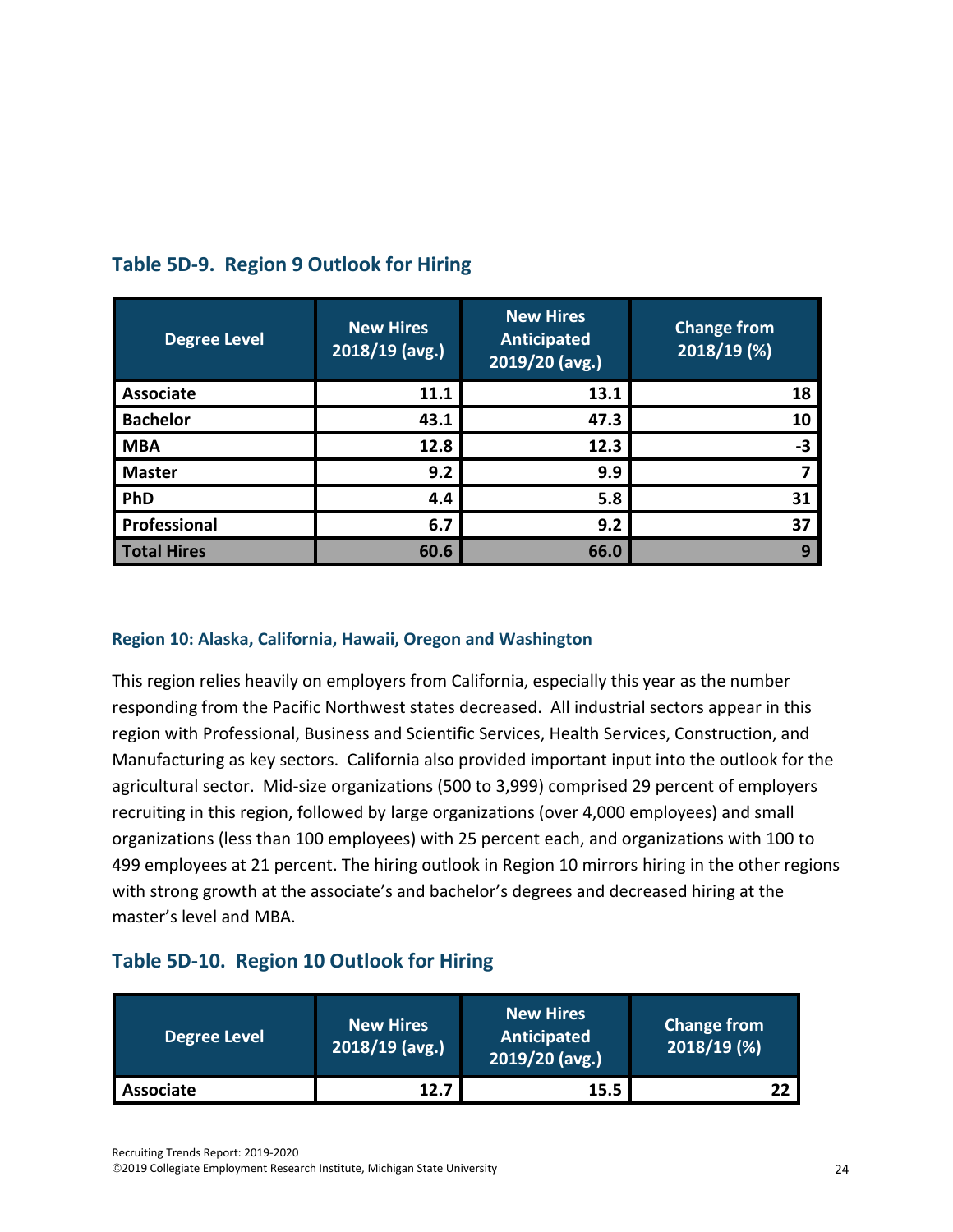| <b>Bachelor</b>    | 58.4 | 65.8 | 13    |
|--------------------|------|------|-------|
| <b>MBA</b>         | 16.2 | 15.2 | -6    |
| <b>Master</b>      | 20.9 | 18.3 | $-12$ |
| PhD                | 6.4  | 7.4  | 15    |
| Professional       | 12.4 | 15.2 | 22    |
| <b>Total Hires</b> | 87.6 | 94.9 |       |

## **Part III: Starting Salary Offers and Other Compensation**

**Starting salary, commissions, and bonuses**. For 42 percent of reporting organizations, starting salary offers increase this academic year; a six-percentage point decrease from last year. Fiftyeight percent plan to keep starting salary offers at the same level as last year.

Career advisors and students have multiple sources of information on evaluating starting salary offers (NACE Salary Report, Glassdoor and Payscale for example). In addition, the vast improvement in post-graduation information collected by colleges and universities offers immediate access to a reliable source of salary information. With these available resources and in an effort to shorten the Recruiting Trends survey, employers only reported the percentage raise for their salary offers this year. Career advisors who assist students in assessing job offers can use the expected level of increase to frame realistic expectations around the salary offered. Just keep in mind that nearly 60 percent of employers will not be raising offers.

Salary offer increases for 2019-2020 range from one to 20 percent. Employers report an average 4.3 percent increase across those organizations raising offer levels. Approximately 85 percent of organization will increase offers by two to six percent.

Salary offer increases are consistent across organizational size categories, ranging from 4.2% to 4.6%. However, the number of organizations increasing their starting salary offers vary from a low of 37 percent for organizations with fewer than 100 employees to 49 percent for organizations with more than 4,000 employees.

Starting salary increases vary across different sectors of the economy. One group that includes Construction, Mining & Oil, Accommodations and Food Service (Hospitality), and Utilities expect to raise salaries more than 5 percent. Another group with expected increases between 4 percent and 4.9 percent includes Agriculture; Business, Scientific and Professional Services; Manufacturing; and Finance & Insurance. A third group that includes Government, Health Services and Non-profits expect to raise offers from 2 percent to 3.9 percent. The figure following the sectors listed below indicate the percentage of organizations in this sector that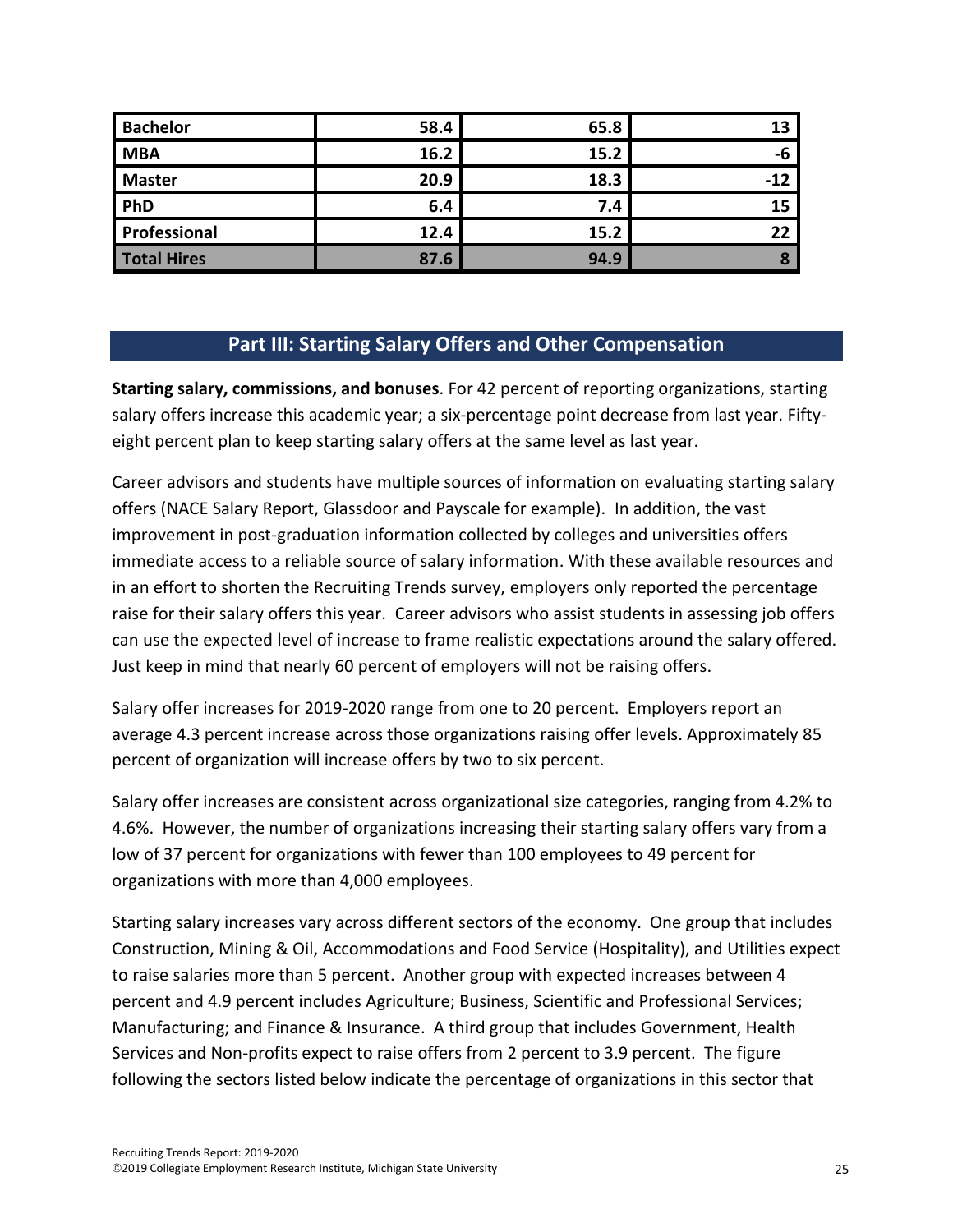expect to increase salary offers. Most sectors range from low 30 percent to mid-40 percent in offering increases, with a few sectors above 50 percent.

- Starting salary offers expect to an average increase of 5 percent more (percent employers increasing salary in parentheses).
	- o Accommodations and Food Services (42%)
	- o Administrative Services (52%)
	- o Arts, Entertainment and Recreation (53%)
	- o Construction (39%)
	- o Mining and Oil (31%)
	- o Real Estate and Rental Services (32%)
	- o Transportation Services (38%)
	- o Utilities (63%)
- Starting salary offers expect an average increase between 4.0% and 4.9%.
	- o Agriculture and Natural Resources (41%)
	- o Business, Professional and Scientific Services (40%)
	- o Educational Services (60%)
	- o Finance and Insurance (32%)
	- o Information Services (30%)
	- o Manufacturing (32%)
	- o Retail Trade (39%)
- Starting salary offers expect an average increase between 2.0% and 3.9%.
	- o Government (67%)
	- o Health Services (39%)
	- o Non-profits (38%)
	- o Wholesale Trade (41%)

A benchmarking measure obtained in this report shows whether an organization believes its starting salary offers are competitive with offers of other organizations. One might assume that those organizations who feel they are less competitive would try to close the gap by increasing starting salary offers at a higher rate than organizations who believe they are more competitive. By comparing information across salary competitiveness, employers who feel their salaries are "much more competitive" report 61 percent will raise salaries by an average 6%. Those organizations who expressed they were "much less competitive" will increase offers an average of 5%, but only 38 percent will do so. Organizations who believe they are highly competitive with their salary offers strive to remain in that position.

- Much less competitive: 38 % increasing starting salary offers by an average of 5%.
- Slightly less competitive: 45% increasing starting salary offers by an average of 4.2%.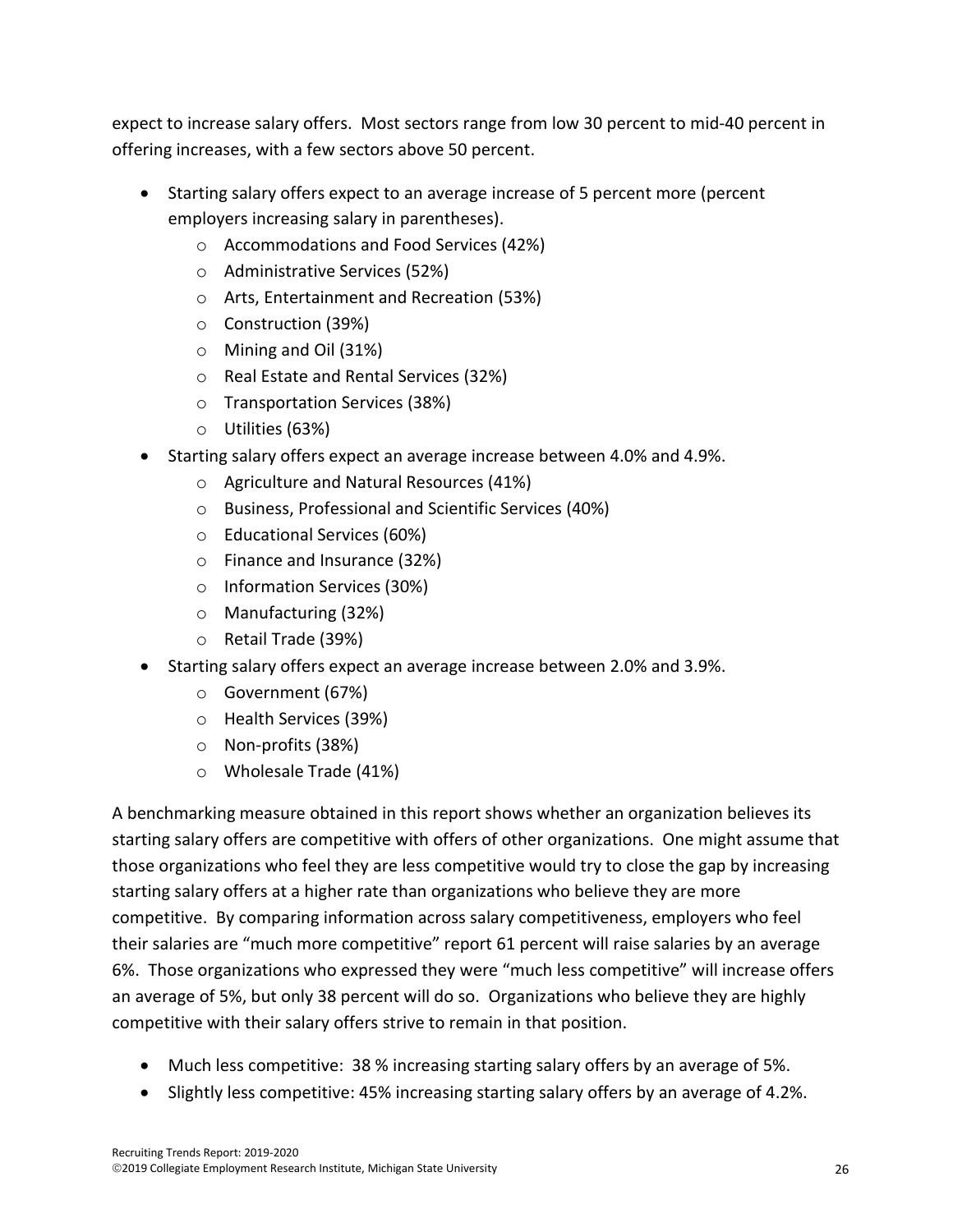- Comparable salary offers: 36% increasing starting salary offers by an average of 4.1%.
- Slightly more competitive: 47% increasing starting salary offers by an average of 4.3%.
- Much more competitive: 61% increasing starting salary offers by an average of 6%.

Not all compensation will be in the form of base salary. While 83 percent of respondents avoid commission-based compensation, 18 percent combine base salary with commission, with only a few entirely commissioned based.

In highly competitive labor markets, employers are tempted to use signing bonuses as extra incentive to candidates to accept the offered position. Few employers reported offering signing bonuses over the past several years, usually less than 10 percent. Last year saw this number double to 20 percent. This year the upward trend continues with 40 percent having some type of additional incentive for signing an employment contract. Nearly 75 percent of organizations extend signing bonuses up to \$5,000, and another 21 percent offer \$5,000 to \$10,000. Six percent offer more than \$10,000 to sign, with some bonuses exceeding \$25,000.

## Part IV: Are Storm Clouds Gathering?

The last two recessions (2000 and 2008) occurred after the release of the Recruiting Trends report in the respective year. Both reports indicated that employers were optimistic about the hiring outlook, only to have their enthusiasm crushed a few months later. Is there possible hidden indications in this survey of trouble lurking in the months ahead?

Our first step examined hiring intentions based on organizational responses to the influence of retirement, turnovers, growth, global economic outlook and trade/tariffs. We focused on the bachelor's degree with more data points.

- Retirement. The direction of hiring (up, same or down) was similar across all the response options concerning retirements. One figure did pop out in that those most concerned about retirements intentions to decease hiring with 30 percent in this group. Those organizations least concerned about retirements expect to increase hiring by 23 percent. For organizations with moderate concerns hiring plans expect a 5 percent incease and for those most concerned about retirement hiring quotas increase by 9 percent.
- Turnover. The direction of hiring for fifty-two percent of organizations who rated turnover as very important was to be up this year. However, their increase amounts to only 6 percent over last year. Organizations who are quite concerned about turnover plan to grow by 9 percent; those slightly concerned by 27 percent and those not concerned by 10 percent.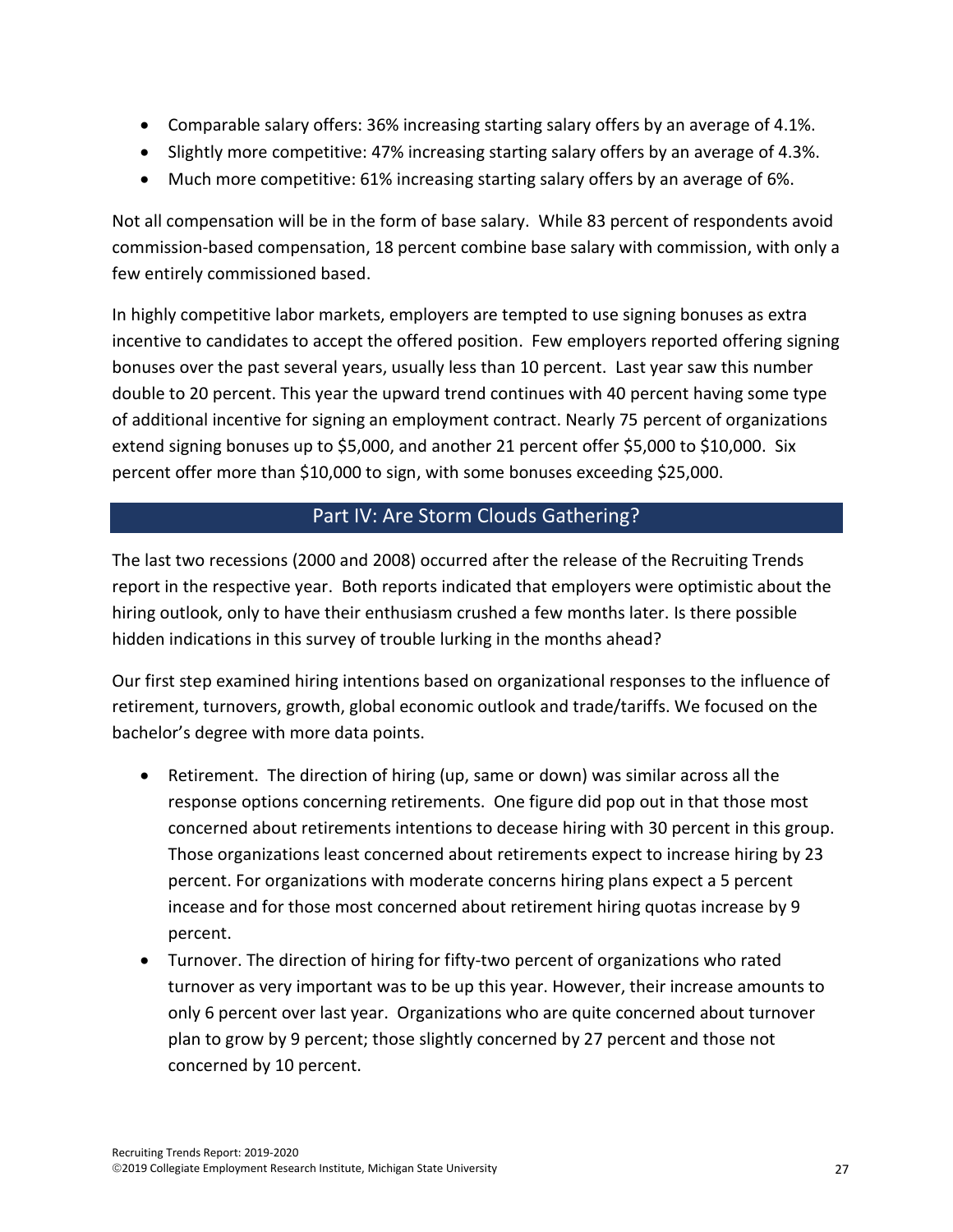- Growth: The direction of hiring for fifty-seven percent of organizations where growth is to be up. Among organizations who indicated that growth not important, 38 percent indicated the direction of their hiring would be up with 32 percent reporting a decline in hiring. Based on their hiring targets, organizations who indicated growth is not important expect to increase three percent; organizations at moderately important by 10 percent; organizations at quite important by percent; and organizations at very important by 12 percent.
- Adjustments to tariffs and trade policy. No differences were found in comparisons of organizations direction of hiring. For organizations who are modestly concerned hiring increases by six percent. Where policies are quite to very important in shaping hiring targets, organizations do not plan to change hiring level from last year.
- Global Economics. Organizations who indicated that global economic outlook to be quite to very important in hiring plan to decrease hiring by one percent. For all other categories hiring plans are to increase 10 percent or more.

Modest adjustments are being made in anticipation of possible economic trouble with those facing global forces initiating some curtainment in hiring. For those dealing with tariffs and trade policy, they are being more cautionary by not increasing workforce above what they need. Retirement, turnover and growth outlook produced muddled results with no clear insight into future intentions.

From scanning the data degree substitution may be occurring. In this situation employers maintain the same level of hiring as last year but pursue lower, less expensive degrees. For an example, an organization that hired 10 graduates last year including three MBAs plan to hire 10 graduates this year but only one MBA, increasing bachelor hiring by two. Degree substitution usually occurs when employers become more cautious and do not want to commit labor that is more expensive. After some very rough calculations, it appears that for every MBA being lost an additional 1.5 to 1.75 bachelors degrees are being added. Associate degrees may also be benefitting from degree substitution but it is harder to calculate.

Other clues present themselves in some of the shifts in the respondent profile this year. Fewer large organizations may suggest these organizations are being more cautious about hiring. The loss of firms in the Business, Professional and Scientific Services, Finance and Insurance and Manufacturing sectors may suggest areas where employers are being more cautious. Fortunately, no change or pattern stands out to indicate possible rough patches ahead.

## **Part V: Internships and Co-op Outlook**

Employers offer a range of work experiences for students to pursue depending on student interest and academic requirements. These experiences include clinicals, practicums,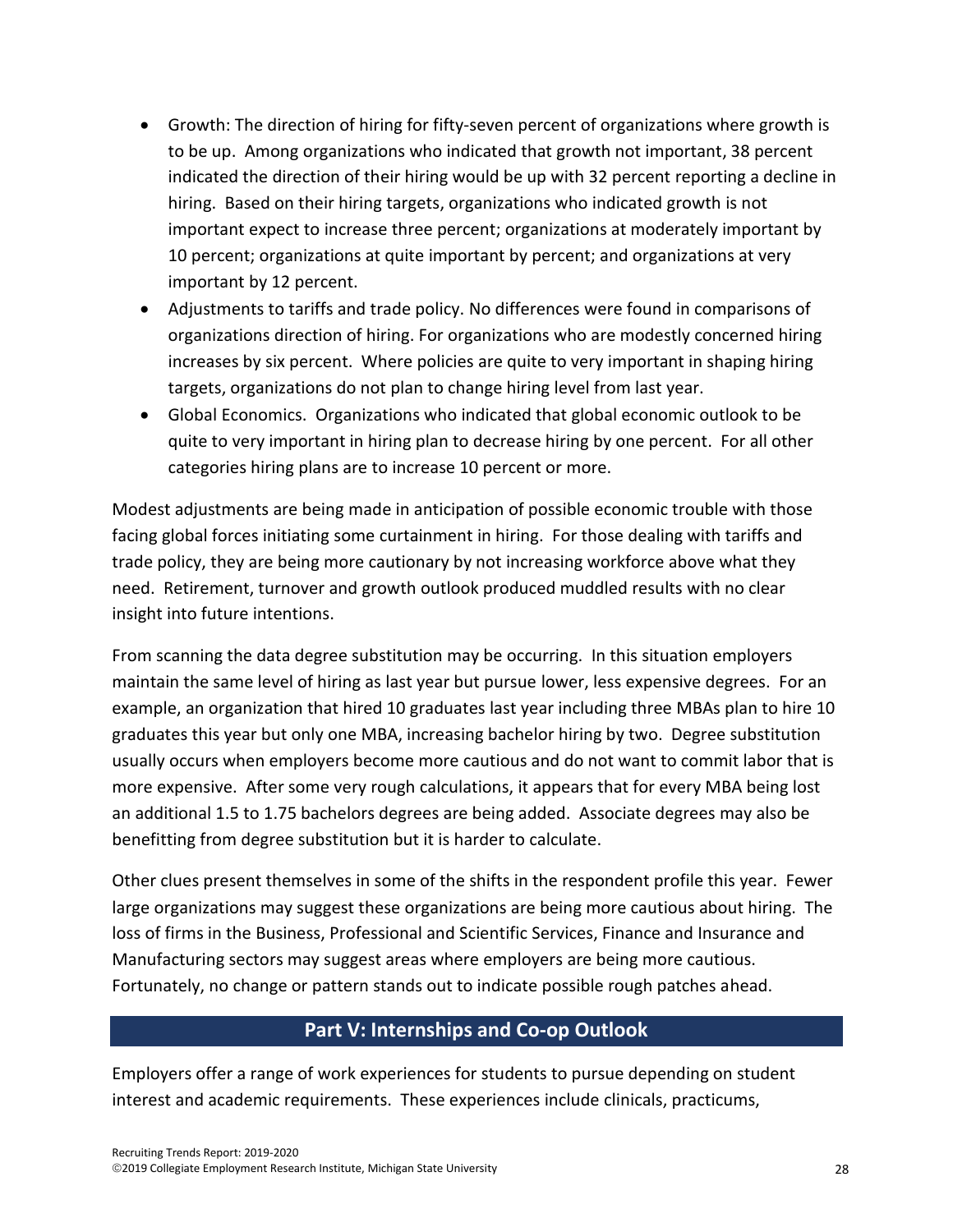professional practice, and apprenticeships, for example. The most common option is the internship (51 percent) coupled with cooperative education (12 percent). Nearly one-quarter of respondents provide salary-based employment in a professional setting, specifically during the summer.

Focusing on respondents who have assignments for interns and co-ops, 93 percent indicate they are or are likely to have positions available for interns or co-ops this year. While 57 percent plan to hire the same number of interns as last year, 38 percent will increase their intern hiring. Only 5 percent will lower the number of intern positions. An organization plans to hire an average 23 interns/co-ops; a figure influenced by size of the organization. Small companies with fewer than 100 employees expect to hire six to seven interns (average) with larger organizations employing more:

- Organizations with 100 to 499 employees: 9 interns/co-ops (average)
- Organizations with 500 to 3,999 employees: 24 interns/co-ops (average)
- Organizations with more than 4,000 employees: 82 interns/co-ops (average)

Employers will be seeking intern/co-op candidates from all academic backgrounds. For this survey, respondents were more likely to be recruiting for Business, Engineering, Computer Science, and Communications, especially Public Relations and Advertising. Ten percent indicate their internships are open to all majors.

Paid internships are the norm this year with 70 percent of respondents indicating all their internships are paid. Another 15 percent offer both paid and unpaid internships depending on the assignment. The final 15 percent offer only unpaid experiences. Unpaid experiences appear mostly in Education, Health Care, Non-profits and Government.

## Part VI: Benchmarking College Recruiting 2018-2019

As a special section to Recruiting Trends, we present some basic benchmarks for college recruiting for the 2018-2019 recruiting period. We responded to a request from our employer partners to assemble some basic information on the outcomes of college talent initiatives. The measures solicited in this report where selected by employers. When using this information be cautious as the variation across size and industry sector can be large. For this reason, we present both the mean and the median with a wide difference suggesting non-normal distribution of responses. Notes will be included to clarify results.

Only one-third (32%) of organizations report they regularly evaluate their college recruiting program. Among large organizations (more than 4,000 employees), 65 percent evaluate their programs. For organizations with fewer than 100 employees, just 18 percent assess their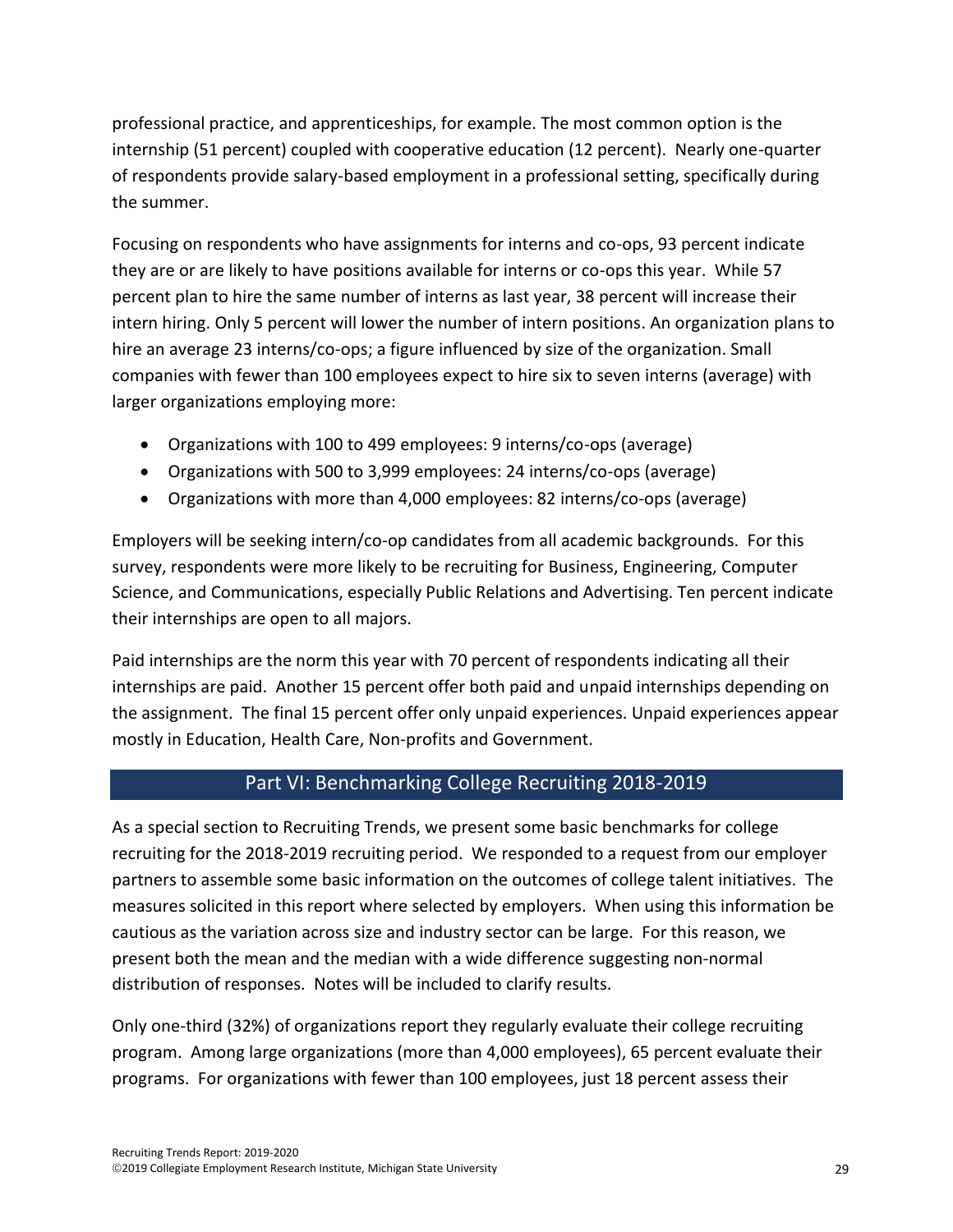recruiting; for organizations with 100 to 499 and 500 to 3,999, 29 percent and 41 percent report evaluating their recruiting efforts.

#### **Benchmark 1**: The number of full-time staff responsible for college recruiting

#### **Mean: 2 to 3 Median: One**

Large organizations have more full-time staff with an average of nine. Within this group, the variation is wide with the largest organizations reporting having several hundred full-time recruiters. Organizations with fewer than 500 employees tend to have only one active full-time recruiter and those in the group with 500 to 3,999 employees two to three. Retail, Transportation, and Financial Services are sectors that reported higher averages for full-time college recruiting staff compared to other sectors.

#### **Benchmark 2**: Use of non-human resource personnel for college recruiting

Seventy-six percent responded affirmatively they used organizational members outside the recruiting staff

#### **Benchmark 3**: The number of non-human resource staff

#### **Mean: 9 Median: 3**

Organizations with fewer than 500 employees typically augment recruiting staff with two to five additional staff. At mid-size organizations (500 to 3,999 employees) eleven to twelve additional staff assist, and for largest firms the average is 30 with some using several hundred staff to support recruiting. Manufacturing, Retail and Financial Services tended to report higher number of non-human resource staff involved in recruiting.

#### **Benchmark 4**: Number of colleges and universities represented among your full-time hires

#### **Mean 10 Median: 5**

Small organizations (less than 500 employees) report 4 to 7 schools represented among fulltime hires. Mid-size organizations (500 to 3,999) indicated 13 to 14 and large organizations (over 4,000 employees) indicated 32 on average. Very little difference found across industrial sector though Education Services and Health Services reported higher number of schools represented among their full-time hires.

#### **Benchmark 5**: Number of colleges and universities considered core (regularly visit, support)

**Mean: 5 Median: 3**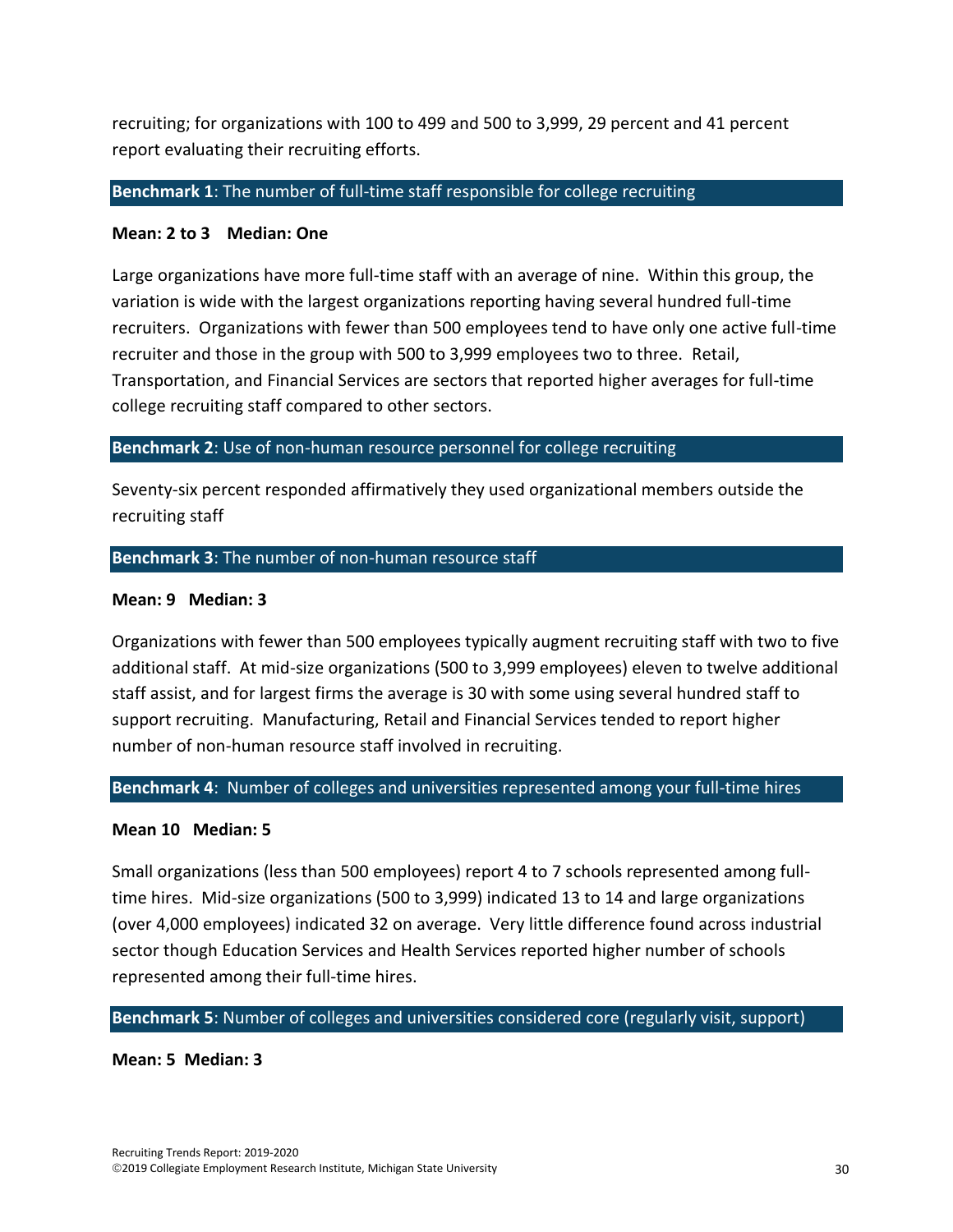Smaller organizations focus on 3 to 4 core schools, mid-size (500 to 3,999) 7, and large organizations 14 core schools on average. No noticeable difference found across industrial sectors.

#### **Benchmark 6**: Percent of internship/co-op offers accepted

**Mean: 76% Median: 85%**

**Benchmark 7**: Percent of all professional hires last year direct result of college recruiting

#### **Mean: 36% Median: 25%**

Three major clusters: 38% with less than 15% of professional hires from college recruiting; 20% with 20% to 30% of professional hires from college recruiting; and 20% with 70% or more from college recruiting.

**Benchmark 8**: Percentage of full-time offers extended that were accepted

#### **Mean: 65% Median 75%**

Clusters included: 34% with 90% to 100% acceptance rate; 19% between 70% and 80% acceptance rate and 13% with less than 10% acceptance rate.

#### **Benchmark 9**: Percentage of new full-time hires former interns or co-ops with organization

**Mean: 32% Median: 20%**

**Benchmark 10**: Percent of accepted offers later reneged

**Mean: 4% Median: 2%**

**Benchmark 11**: Competiveness of compensation

- Much less competitive: 5%
- Slightly less competitive: 20%
- Comparable: 54%
- Slightly more competitive: 18%
- Much more competitive: 4%

**Benchmark 12**: Retention of hiring class at the end of the first year of employment

**Mean: 72% Median: 80%** 11% retained 30% or fewer of new hires

**Benchmark 13**: Retention of hiring class at the end of the third year of employment